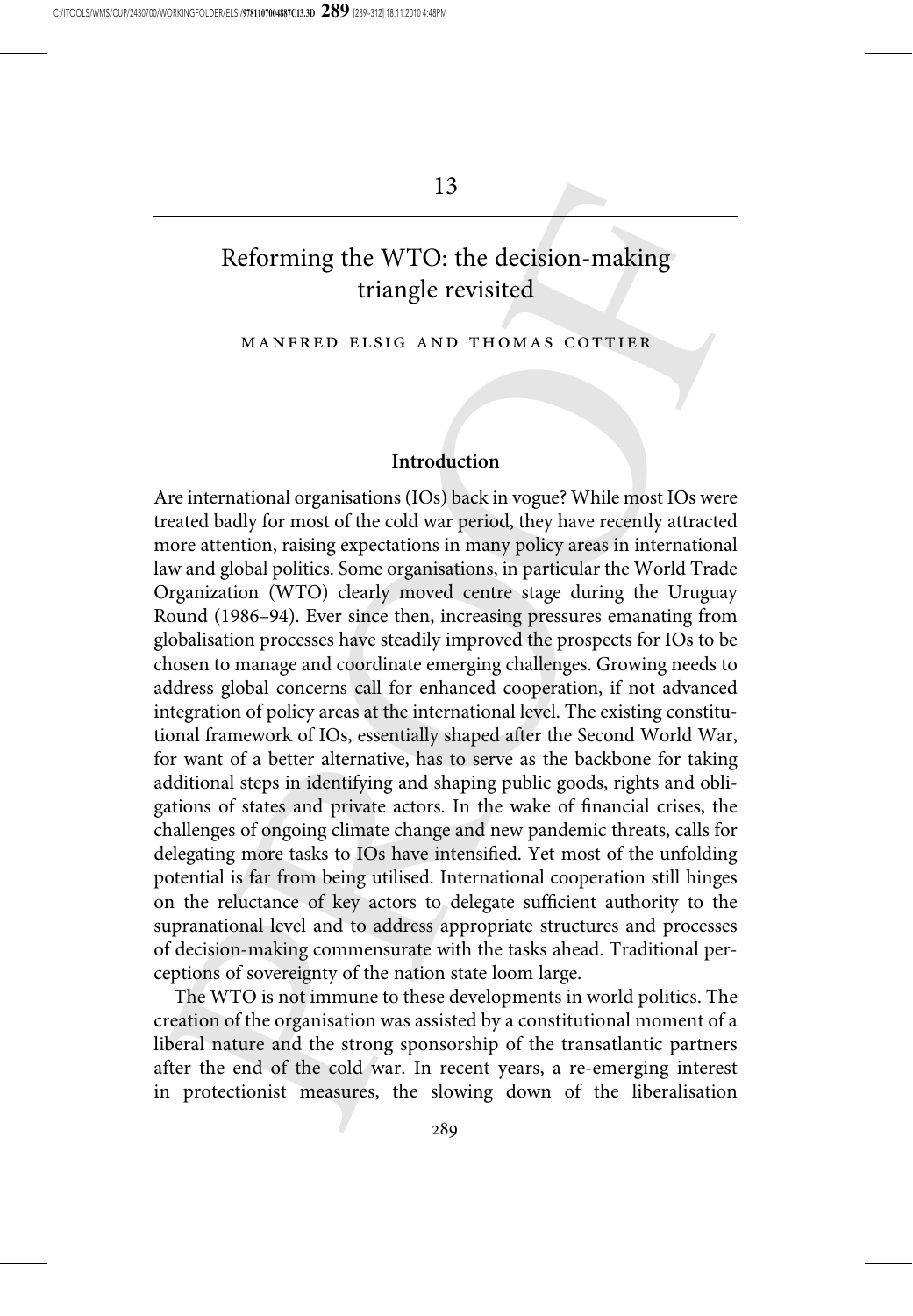momentum and growing calls to improve the development-friendliness of the system have proved a challenge to the functioning and the legitimacy of the WTO (Cottier 2010). While we continue to witness high expectations as to what the WTO as a negotiation forum can achieve and deliver, the slow progress in the Doha Round negotiations and the scaling down of ambitions over the course of the negotiations indicate the lack of adequate systemic capacity to respond to the challenges, although it should be stressed that most of the problems rely upon substantive issues and divergences. Yet, looking into the future and at the new challenges on the table, it is evident that the existing structures will face great difficulties in coping adequately; the structure–substance pairings no longer match (Cottier 2010; Steger 2010). Thus, the story of current and future WTO performance needs to be read in conjunction with an assessment of the decision-making machinery (Gutner and Thompson 2008; Elsig 2009a). Judging from the outcomes over the last fifteen years, its performance does not look terribly impressive.

of the system have proved a challenge to the tunctioning and the legit<br>content of may of the WTO (Cottier 2010). While we continue to witness hig<br>expectations as to what the WTO as a negotiation forum can achieve and<br>expe While IOs have again moved into the spotlight of contemporary politics, the decision-making procedures negotiated under the post Second World War Pax Americana and subsequent conventions and practices have in most cases changed little over time. By and large, decision-making is dominated by consensus diplomacy. Progress has essentially been limited to the regional level, in particular within the European Union, which has achieved a notable sequence of reforms to decision-making over time. In global institutions, governance rules which are designed at the stage of creation suffer from a type of 'multidecision trap'. Actors learn to accommodate to the existing rules and usually exhibit strong reluctance to engage in discussions on treaty reform. They are risk-averse as far as experiments with new modes of decision-making are concerned. In addition, there are many veto players that expect to lose from a governance reform. This leads to a type of decision-making trap from which it is hard to escape. The formal (and informal) rules on how the WTO takes decisions in treaty-making have changed little since the 1950s, whereas the number of participants and the difficulties in finding consensual solutions have increased. By contrast, the judicial arm of the GATT/WTO underwent substantial reform during the Uruguay Round (UR), introducing a two-tier system which is essentially based upon majority ruling and the exclusion of veto powers.<sup>1</sup> Finally, decision-making is further hampered by the existing cleavage of

 $^{\rm 1}$  This legalisation leap still remains rather a puzzle in the international relations literature.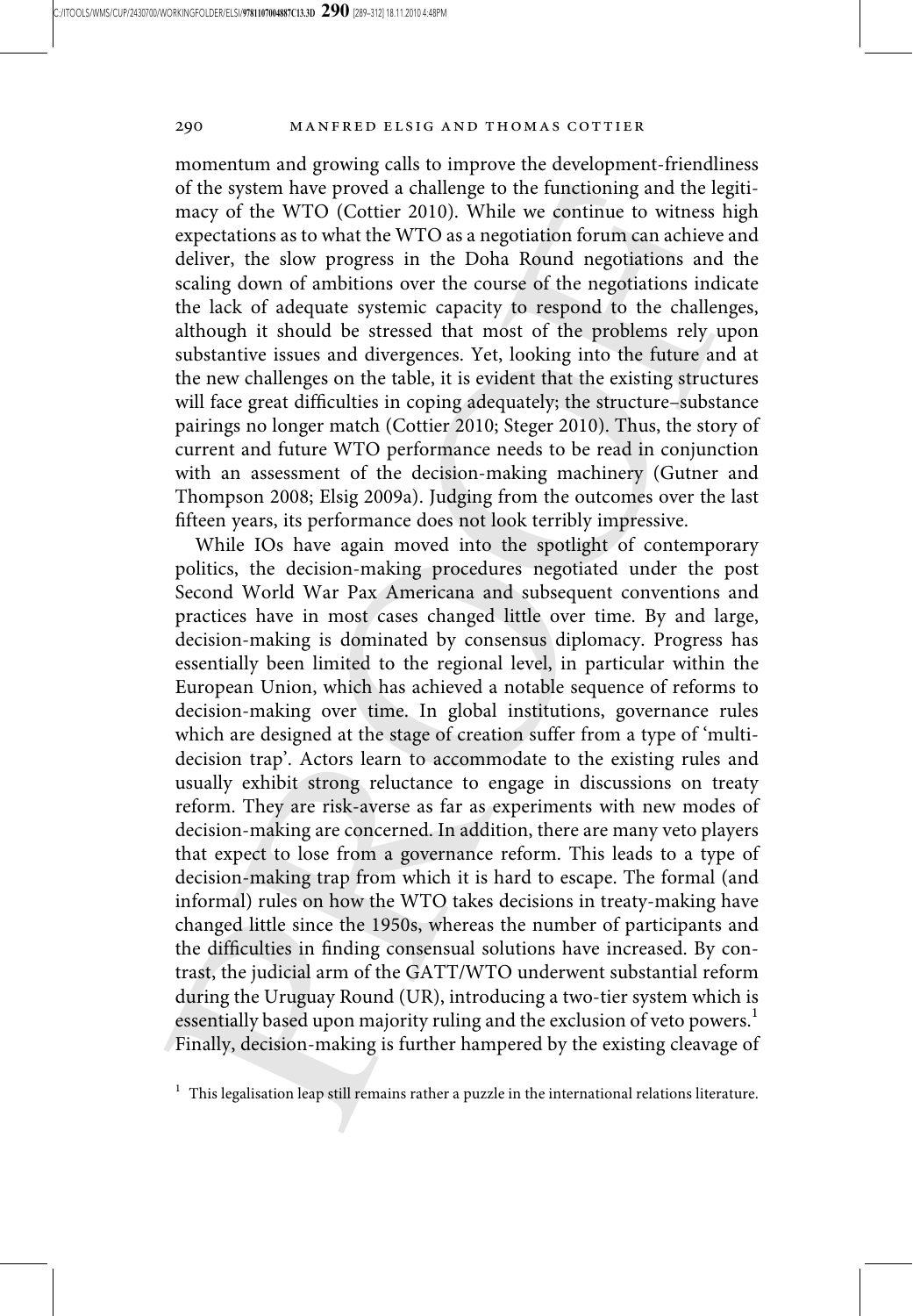political and judicial avenues within the organisation (Cottier 2007; Cottier and Takenoshita 2008). Thus the WTO, like many other IOs, is confronted with a double challenge: how to address new challenges from globalisation and how to reshape decision rules. This chapter discusses the latter, focusing on the current system and suggesting experimentation with new forms of decision-making.

The chapter is structured as follows. First, it reviews the current decision-making triangle in the WTO, highlights systemic weaknesses and posits that the current system is inadequate in the long run. Second, it outlines key elements for a redesign and engages in a counterfactual exercise as to the results of reform.

#### The Current Decision-Making Triangle

The current decision-making system related to treaty-making combines three elements: the dominance of contracting parties, the consensus principle and the logic of the single undertaking (Elsig 2010a). Below, we critically discuss this decision-making triangle before arguing why it will prove unsustainable in the long term. Figure 13.1 maps the elements of the existing triangle.

## Member-driven

While most IOs can be labelled member-driven, there is substantial variance between them. The WTO scores high on this element, in particular



Figure 13.1 The incompatible triangle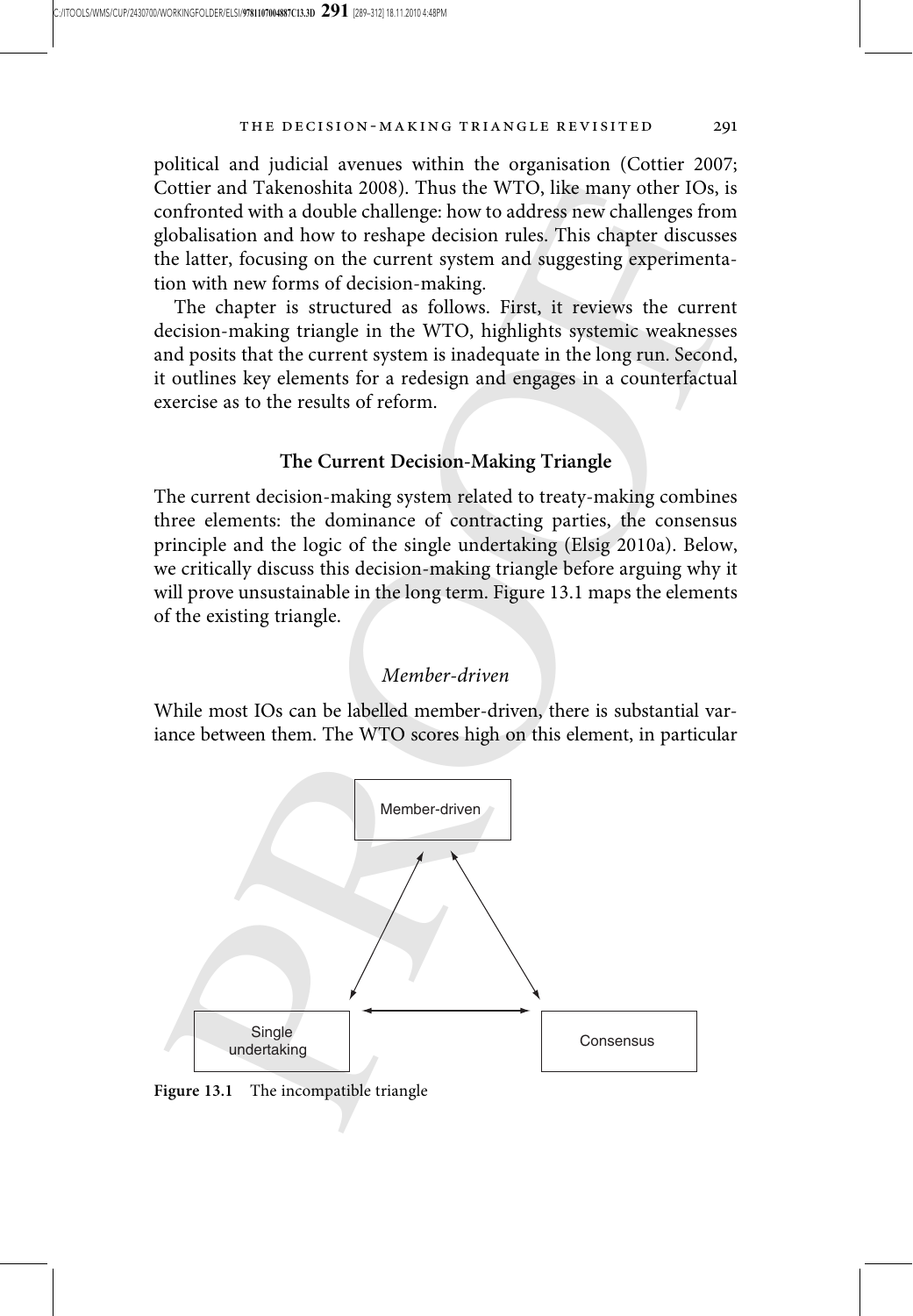200a). The contracting parties are dominating the rule-making process<br>This amounts to one of the basic dogmas and beliefs of the system (Jackso<br>2001). Every regotiating group has a chairperson who is selected from<br>example in the legislative process of the WTO (on negotiations, see Elsig 2009a, 2010a). The contracting parties are dominating the rule-making process. This amounts to one of the basic dogmas and beliefs of the system (Jackson 2001). Every negotiating group has a chairperson who is selected from representatives of the contracting parties based in Geneva. The influence of the chair is a function of his or her resources and knowledge, but is also linked to decision procedures and the politicisation of the issue at stake (Odell 2005; Elsig 2010b). Due to the length of negotiations, committee chairs usually rotate during the course of a round.<sup>2</sup> WTO staffers act merely as assistants to the chair of the various negotiation groups. The Director-General (D-G) is the only actor from the WTO (understood in the narrow sense of an IO) who has some discretion and assigned powers, albeit limited ones. The post of Director-General is the only supranational chair and needs to be distinguished from elected or rotating chairs within the organisation (Tallberg 2010). The D-G chairs the Trade Negotiation Committee  $(TNC)^3$  meetings, consults informally with members and is at times invited to the small group negotiations among the leading contracting parties. The D-G also organises, jointly with the representatives of the hosting governments, the Ministerial meetings that usually take place at two-yearly intervals.<sup>4</sup> Yet, the D-G has no formal agenda-setting powers and works under the guidance of the members who define the outer limits of the D-G's autonomy.

While the GATT/WTO system has always been characterised by a strong dominance of Geneva-based and (in the case of some contracting parties) capital-based trade diplomats, existing evidence suggests that the formal and informal role of the D-G and the WTO staff in negotiations has partially decreased, in particular since the Tokyo Round negotiations (Winham 1986; Elsig 2010b). In past trade rounds, WTO staffers were more prominently involved in the drafting of texts and on various occasions were asked by contracting parties to chair negotiation groups to bring about convergence of positions and provide for linkages to create workable solutions (Croome 1995). This type of Secretariat support is largely absent today. Put differently, delegation to the most obvious supranational chair representing systemic interests (the D-G and the Secretariat) is not occurring (Elsig 2010b).

 $^2$  Representatives of big powers seldom serve as chairs.  $^3$  The TNC has been created for the negotiation round. It is formally under the authority of the General Council which is the main decision-making body in day-to-day work of the WTO. The highest authority is the Ministerial Conference. <sup>4</sup> There was no Ministerial meeting in 2007.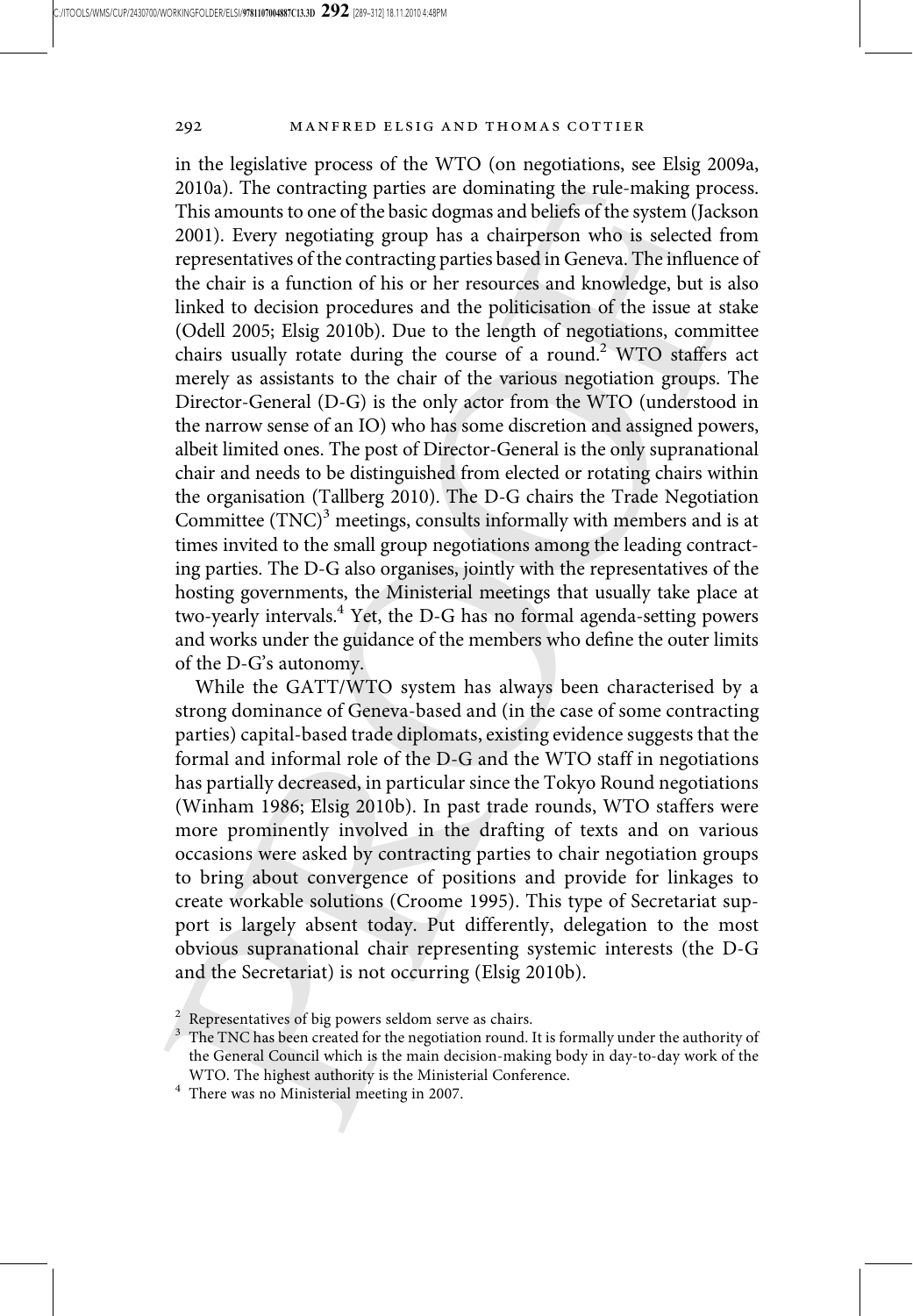alading, such as the Ministerial Conderence and the General Council as<br>elell as other councils and committees, it lacks a formal executive steering<br>ody as exists in most other IOs. Decision-making is mainly shaped by<br>if or Whereas the WTO operates with constituted bodies for decisionmaking, such as the Ministerial Conference and the General Council as well as other councils and committees, it lacks a formal executive steering body as exists in most other IOs. Decision-making is mainly shaped by informal and ad hoc processes. Although the creation of a delegated steering body (executive council) was discussed during the ITO negotiations and an executive committee was proposed in the Havana charter, it never saw the light of day (Xu Yi-chong and Weller 2004). During the GATT times, the idea was again revived as members created a consultative group (the G18) in 1975 that was active until the UR picked up speed. The group was chaired by the D-G and included full and alternate members, the difference being that while the latter had only one seat at the table, the full members were allocated two seats. The group's objectives were to provide overall guidance and to serve as an important forum of debate. The exclusive group met at regular intervals and consisted mainly of high officials (Xu Yi-chong and Weller 2004: 804). While the group was useful for recommending ways forward, it lacked any formal decision-making power. The members of the group met between two and four times a year (Blackhurst 1998: 33–5). Once the G18 stopped meeting in 1987, other informal groups partially took over its role, such as the de la Paix Group (composed of ambassadors) during the UR negotiations. In the current round, various green room settings play a similar role to that of the G18; however, all groups that have followed in the footsteps of the G18 have been less institutionalised. $5$ 

As to the factors that explain member dominance and reluctance to design new forms of delegation, three stand out. First, increased legalisation (and bindingness) of international trade law following the UR negotiations has led many actors to pay more attention to the WTO (Goldstein and Martin 2000). Actors have adjusted to the new system, where a type of international court (with the Appellate Body at its top) upholds or rejects findings of expert panels. These rulings at the appeal stage cannot be blocked by the litigating parties and create systemic pressures to implement domestically. The Appellate Body has also used its delegated discretion in ways not always envisaged by contracting parties (Van den Bossche 2006). As a consequence of an increased impact of dispute settlement outcomes, negotiations are attracting wider interest and negotiators are attempting to write more complete

<sup>5</sup> The green room is an expression for meetings comprising 20 to 40 delegations in an informal setting.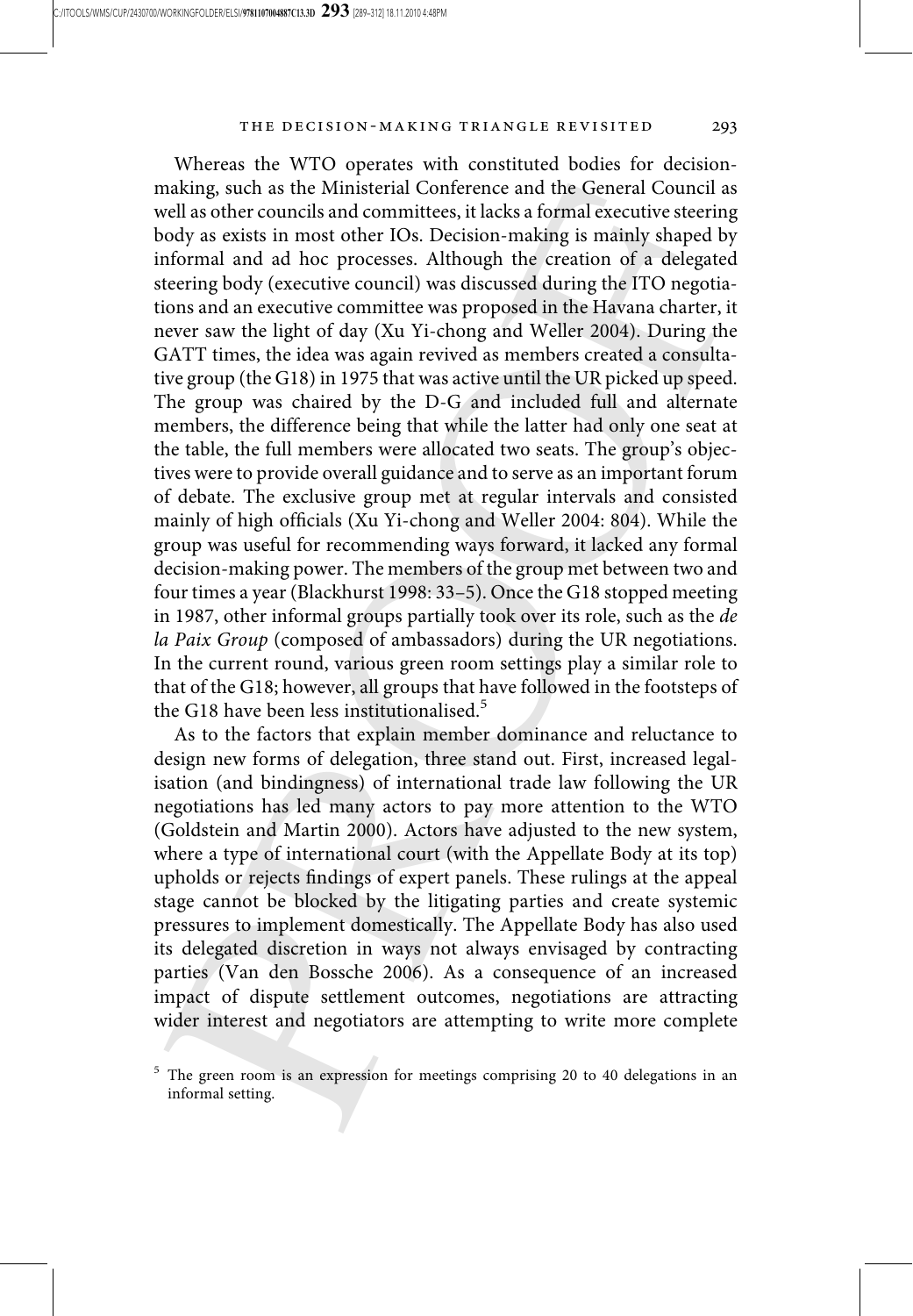

Figure 13.2 Missions' scaling up Note: coded from 1982 every three years, no blue book available for 2003. Source: WTO blue books, own calculations.

PROOF contracts that will reduce the legal bodies' scope for interpretation. Less reliance on ambiguous treaty text automatically prolongs the negotiation process, while reluctance to ask other actors (an elected board, the D-G or the Secretariat) to take a more active stance increases. Moreover, as theorised by James Fearon, the WTO is a good example of how negotiations become more cumbersome and lengthy as participants internalise the long shadow of cooperation with important distributional effects (Fearon 1998). Negotiators bargain hard knowing that the outcomes will last for quite some time and be difficult to modify in the not so distant future. Overall attention paid to the WTO by its members is reflected in the number of trade diplomats based in Geneva. The total number of accredited trade officials rose from 233 in 1982 to 769 in 2006.<sup>6</sup> Figure 13.2 indicates the growth of the average number of contracting parties' personnel dealing with WTO matters. The average number of trade diplomats prior to the launch of the UR was 3.3 per mission and had reached 8.2 in 2006. The data, however, also suggests

The growth of the WTO Secretariat is substantially lower during this period, rising from 43 to 118. This number, however, overestimates the number of civil servants involved in negotiations (Elsig 2010b).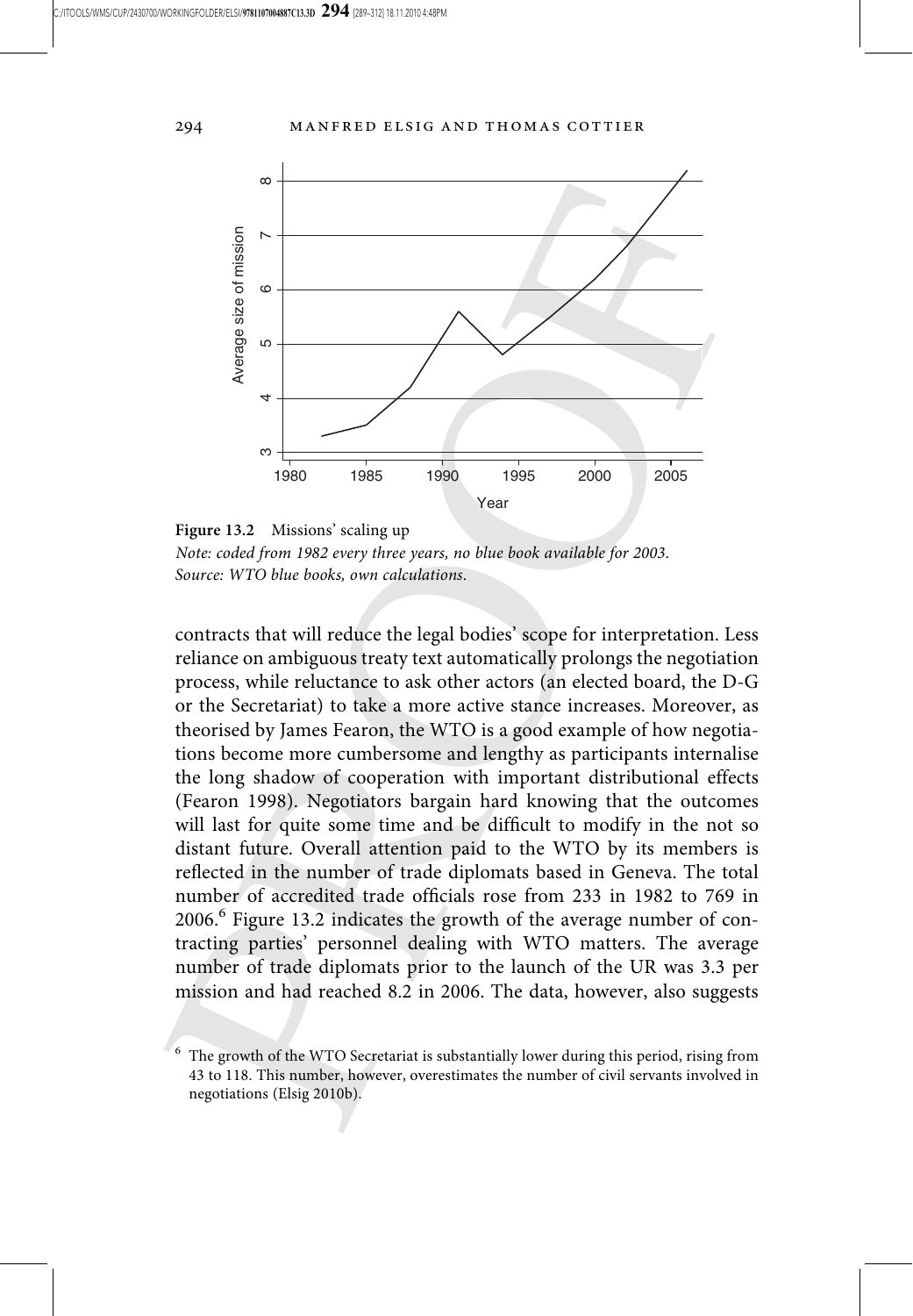

Figure 13.3 Membership of developing countries Note: Defined according to the OECD classification. Source: WTO website, own calculations.

that after the completion of the UR, overall mission size decreased for some time before increasing again as a new trade round was prepared in the late 1990s.

France Content of the USBN of the Section and Mali to dedets of the Content of the Content of the Content of the Content of the Content of the Content of the Content of the Content of the Content of the Content of the Cont Second, we have witnessed increasing interest by developing countries, which has been reflected by a surge of demands for accession to the GATT/WTO and more active participation in negotiations. Given growing export interests, these new voices have challenged transatlantic dominance and have called for developmental concerns to be taken up more prominently by the system. Developing countries are relying on various forms of coalitions, from broad ideological or geography-related to issue-based groups to empower themselves.<sup>7</sup> However, participation has not been limited to existing or emerging new powers from the South; smaller actors have also started to engage in the multilateral rule-making system. Representatives of smaller developing countries have become more active in negotiations as witnessed by the Cotton-4 initiative.<sup>8</sup> Figure 13.3 illustrates the increase in developing countries' membership over time; in particular many advanced developing countries have joined since the end of the 1980s.

 $^7$  On coalitions, see Narlikar 2003.<br>8 Sector initiative by Benin, Burkina Faso, Chad and Mali to address cotton subsidies.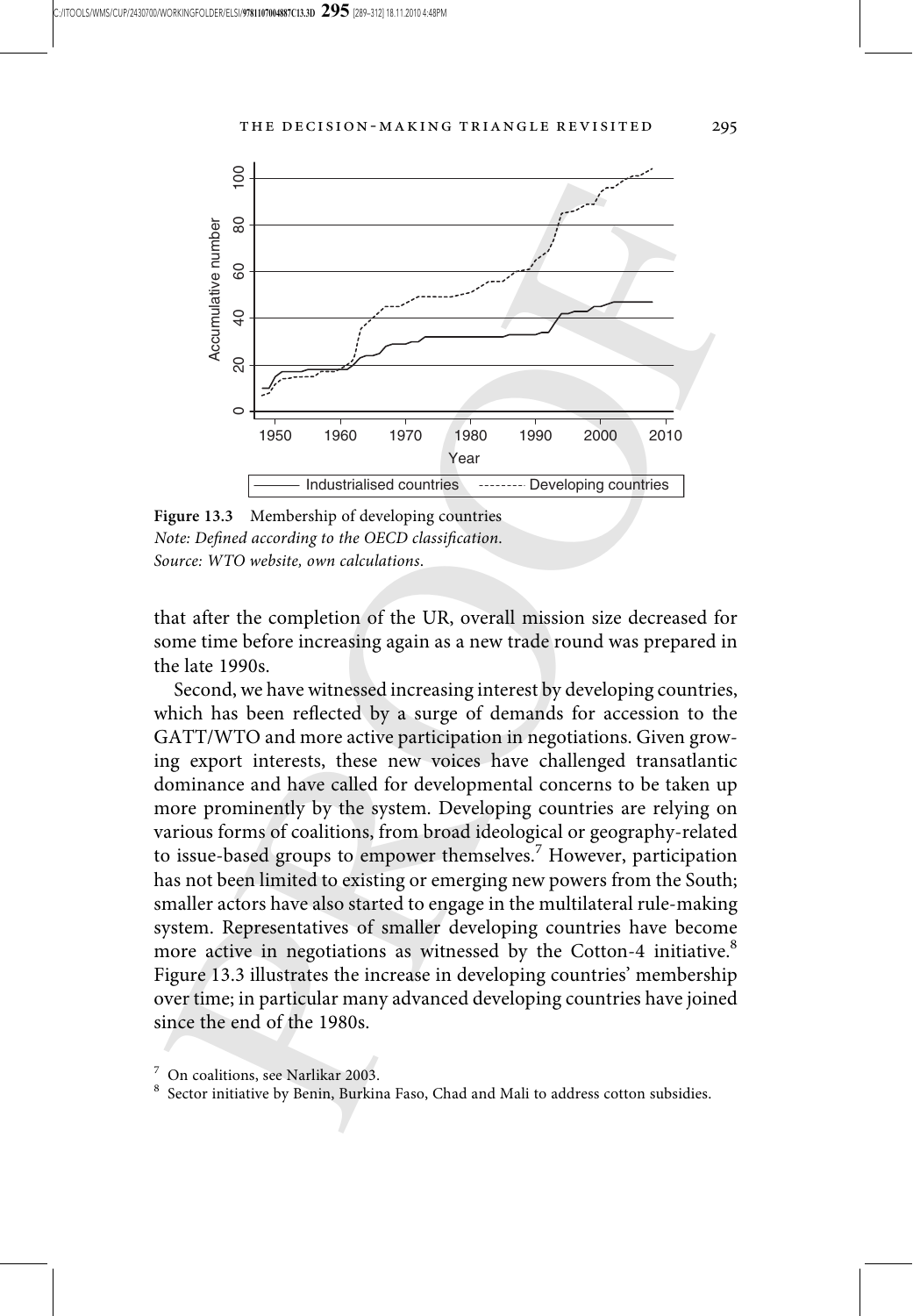In light of the difficulties for many developing countries in raising their voice and participating actively in other global economic multilaterals (e.g., the IMF and the World Bank), they have few incentives to delegate their newly discovered prerogatives within the WTO to an elected board or to the D-G and the Secretariat.

Third, the lack of incentives for Geneva-based negotiators to yield power to the Secretariat also relates to existing material and ideational factors (Elsig 2010b). Geneva-based trade diplomats have little to gain from an act of delegation to the Secretariat as their positions as masters of the negotiations will be constrained (at least in the short term). Furthermore, many contracting parties are concerned about an alleged in-built agenda of liberalisation which is supported by the Secretariat (Elsig 2010b).

# Consensus principle

their voice and participating actively in other global cononics multipure that<br>is then to the cononic multipured active the best<br>cated bosonic laterals (e.g., the IMF and the World Bank), they have few incentives<br>delegate The consensus principle is a fine illustration of how norms have become internalised in the WTO through practice despite the GATT and the WTO formally envisaging the recourse to different majority voting thresholds on the basis of one state, one vote (Ehlermann and Ehring 2004; Footer 2006; Steger and Shpilkovskaya 2010). The consensus principle has become accepted among diplomats as the prime mode of decision-making to the degree of being 'taken-for-granted', the final stage of a norm cycle (Finnemore and Sikkink 1998). This was also reiterated during the UR negotiations. Article IX of the Marrakesh Agreement Establishing the WTO states: 'The WTO shall continue the practice of decision-making by consensus followed under GATT 1947'. A footnote to the provision defines consensus as follows: 'The body concerned shall be deemed to have decided by consensus on a matter submitted for its consideration, if no Member, present at the meeting when the decision is taken, formally objects to the proposed decision'. In the WTO, consensus thus applies among members present in the room at both formal and informal meetings.<sup>9</sup> Actors over time have internalised consensus as the most appropriate rule given the organisational context. There is ample anecdotal evidence as to the power of discursive practices driven to a large extent by a logic of

Unlike affirmation, it does not require active support of a proposal, but is limited to the absence of rejection and opposition. Acquiescence amounts to the predominant factor in the operation of consensus.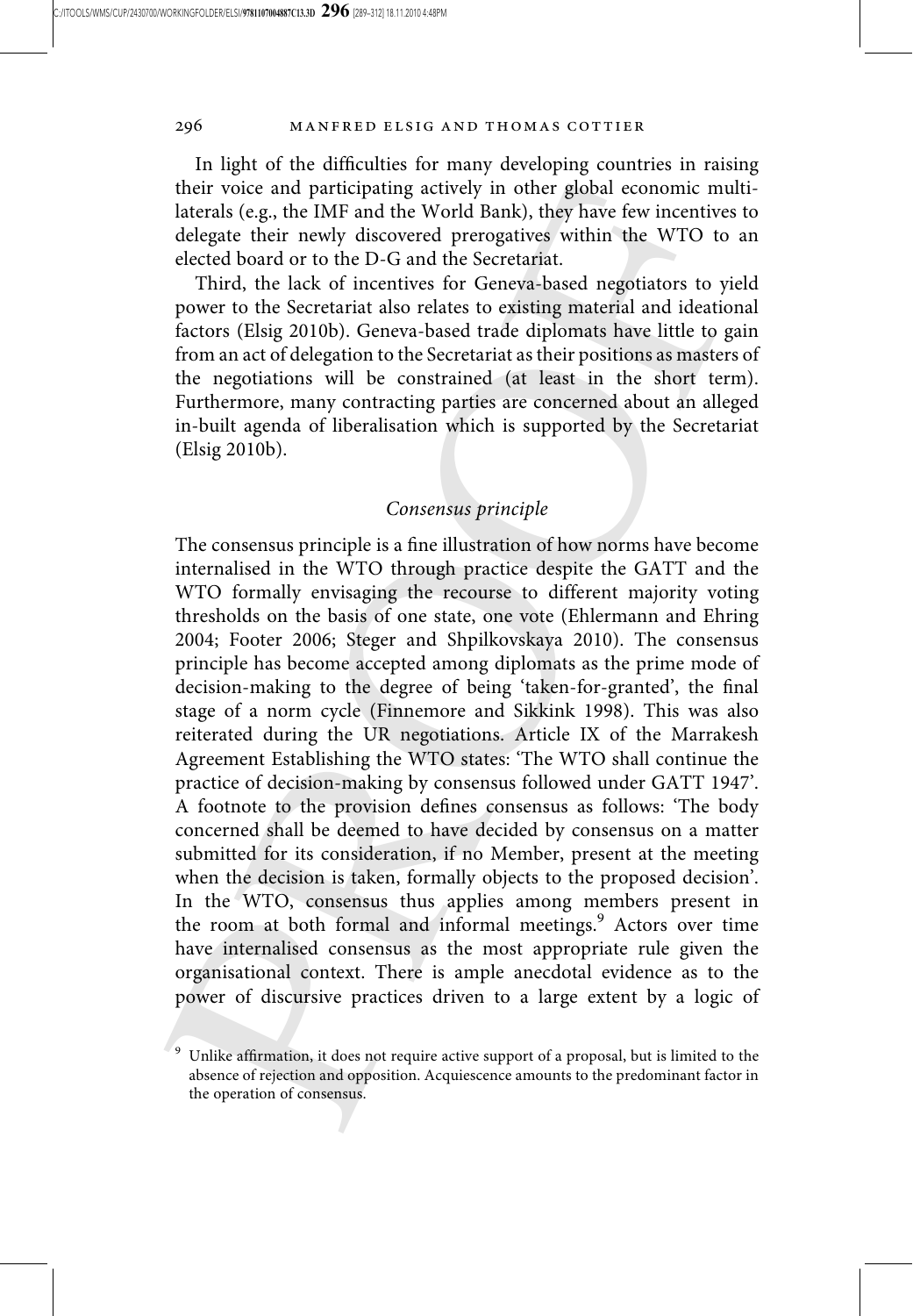appropriateness. Put differently, behaviour follows social rules defined by what is conceived as right, natural and expected by the political community actors are part of. $10$  It even applies to housekeeping matters in the organisation. In the process of selection of the D-G in 1999, when there was a clear deadlock over the candidates' appointment, two delegations were requesting a vote. In reaction to this demand, one party put up its flag and stressed that 'in this organization we don't vote'. This was followed by strong supporting statements by the overwhelming majority of members. $^{11}$ 

y what is conceived as right, hattual and expected by the political<br>ommunity actors are part of.<sup>10</sup> It even applies to housekeeping matters<br>the organisation. In the process of selection of the D-G in 1999, when<br>elegation Such support has two major roots. First, consensus is felt to express and guarantee sovereign equality of members. The principle is often portrayed as the most democratic form of decision-making. This is related to the argument that states have to give consent to international agreements to be bound. All members formally enjoy the possibility of opposing and blocking decisions single-handed. It appears to convey power. Second, the imbalance of economic and political clout of members and the principle of one state, one vote renders the application of voting virtually impossible without endangering the organisation (Cottier and Takenoshita 2003). Outvoted powerful members may choose explicit or implicit emigration and turn to exclusively shaping trade relations unilaterally or through bilateral or regional agreements.

Yet, while the consensus principle enjoys quasi-universal support within the system, it could be labelled as a form of 'managed hypocrisy'. The idea of consensus produces a false feeling of equal participation and leads to frequent frustration among many parties as they are excluded from decision-making in small group negotiations. The small group participation has been defined by the supplier principle and more recently by the sheer economic power of a party to the WTO agreements (Wilkinson 2009). Over the years, the GATT/WTO has gradually moved from a bipolar-dominated to a multipolar system. It is de facto characterised by a set of concentric circles where the inner circle is dominant and predefines the potential win-sets (Putnam 1988). The member composition of this circle varies slightly in relation to the issues at

<sup>&</sup>lt;sup>10</sup> The logic of appropriateness needs to be interpreted in relation to the logic of consequences which attributes to actors an active rational behaviour, weighing different options and strongly valuing the personal utility of potential outcomes (March and Olson 2009).  $11$  Interview, 12 July 2006, Senior WTO trade official.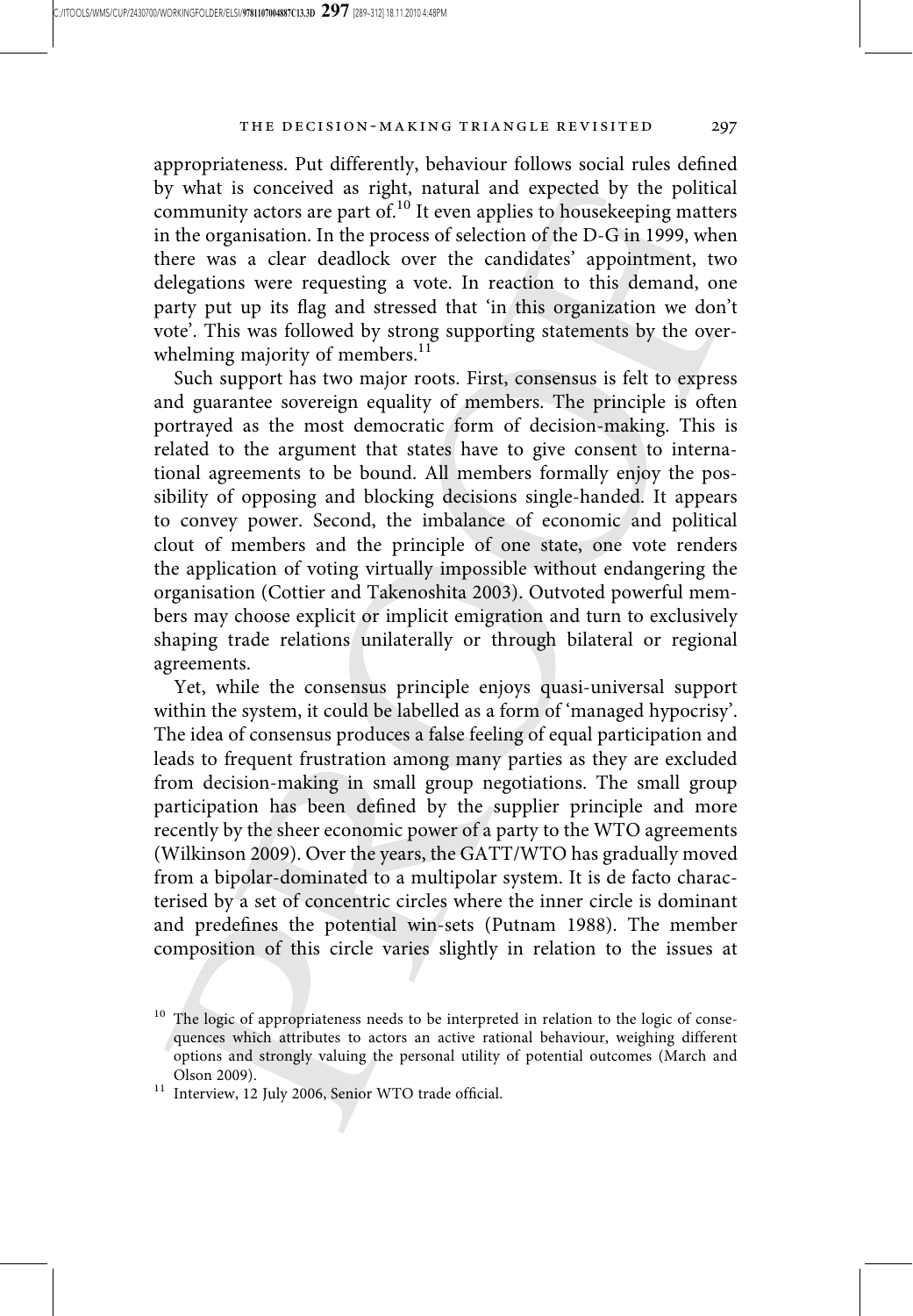stake.<sup>12</sup> As we move outwards towards larger decision-making bodies (from green room to Heads of Delegation meetings), deliberations are characterised by 'testing' the likelihood of acceptance of potential small group outcomes.<sup>13</sup> This signalling game precedes the so-called 'multilateralisation' process occurring towards the end of negotiations to bring everyone on board. In practical terms, consensus amounts to a system of decision-making reflecting strong differences in power and what is in fact a highly uneven distribution of voting powers. Such findings call into question the contribution of consensus to the democratic legitimacy of IOs (Cottier 2009).<sup>14</sup>

(from green room to Irleads of Delegation meetings), deliberations and<br>characterised by 'testing' the likelihood of acceptance of potential sma<br>group outcomes.<sup>13</sup> This signalling game precedes the so-called 'mult<br>atteral Consensus is one element among many (Grant and Keohane 2005; Elsig 2007). As shown above, in a consensus system, some clearly are more equal than others while conveying the illusion of equality. Consensus can lead to unintended effects at the domestic level weakening governments' positions vis-à-vis particular interest groups among their constituencies. Governments often face a dilemma. While an overall trade deal might benefit the economy as a whole, the formal veto power invites domestic opposition at home to call for negotiations to be blocked in the pursuit of sectoral interests. Put differently, a government that faces well-organised domestic groups is under constant pressure to use its veto powers on specific issues. If a government ignores some of these calls, it will have to explain to its constituencies, at high political costs, that blocking negotiations in a particular sector is incompatible with overall interests in the multilateral trading system and the support for other sectors, in particular its export industries. As a result, governments opt more often than necessary for accommodating the calls of vested interests. This undermines not only their credibility at home (beyond successful rent-seeking groups), but also affects the governments' position at the WTO, as trade diplomats are called upon to explain why they engage in hypocritical and tactical conduct. The option to fight and lose a battle in a democratic vote in a transparent manner,

 $^{12}\,$  In the current Doha negotiations, the key group includes the US, the EU, India and Brazil (G4). Depending on the issues at stake this group is extended to include the participation

of Japan (G5), Japan and Australia (G6) and more frequently China.  $13$  The Heads of Delegation meeting is an informal meeting where all contracting parties

can participate.  $14$  Some argue that IOs cannot be democratic as they are composed of various types of countries with different democratic and non-democratic political systems (Dahl 1999). Such a conceptualisation makes a differentiation between the international and the regional/national level and calls into question the application of domestically accepted governance models to the international system.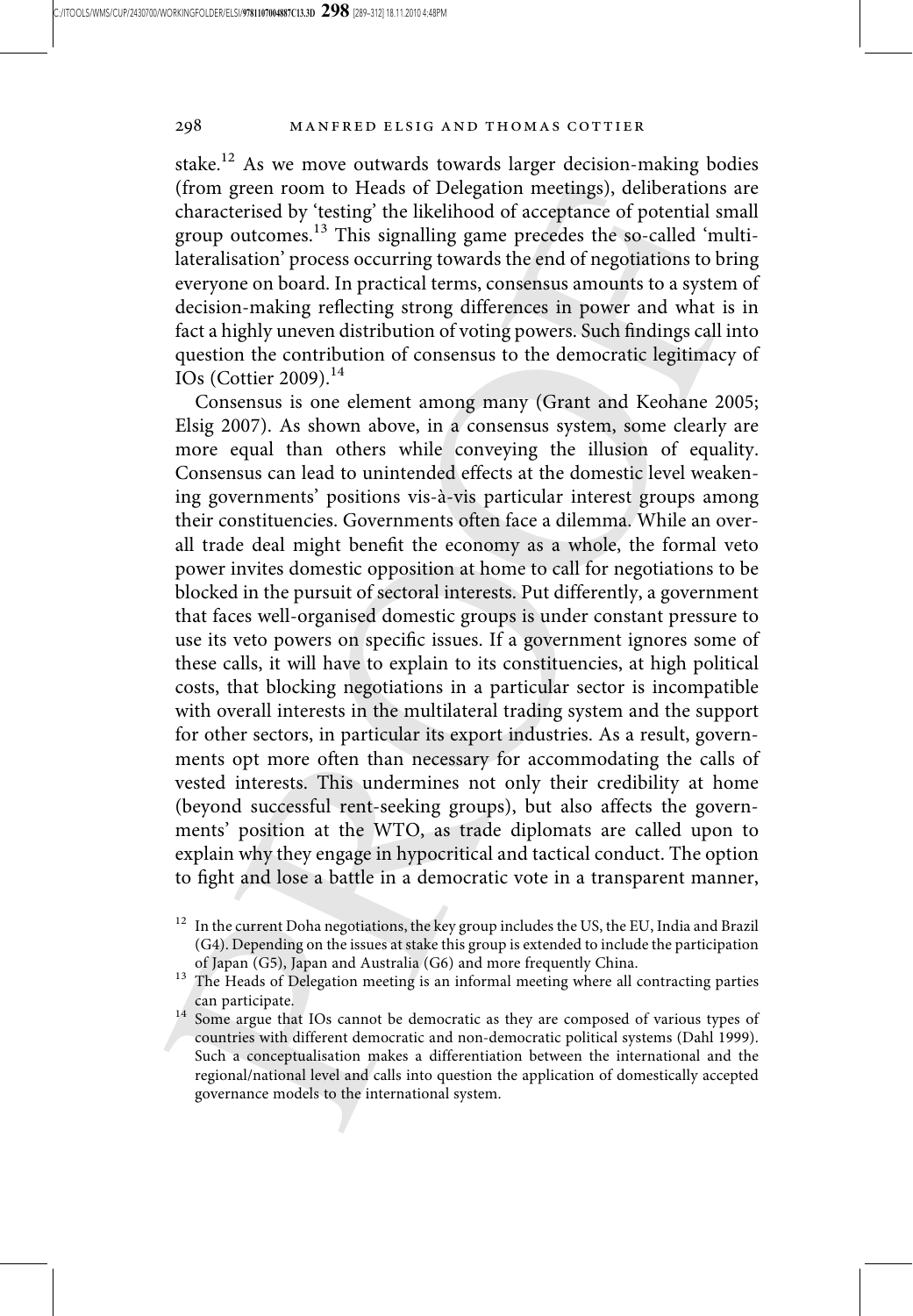organised along accepted principles of majority voting dominating constitutional processes, is not available.

Finally, consensus creates considerable imbalances with the system of dispute settlement which no longer operates on the same principle of blocking powers (Barfield 2001). While dispute settlement decisions proceed on the basis of excluding losing parties from consensus and can only be blocked by consensus of all members, legislative response to rulings remains virtually impossible in between trade rounds. This, in turn, exposes various panels and in particular the AB to taking the lead in further developing the trading system, creating additional tensions and strains within the system.

# Single undertaking

litutional processes, is not available.<br>In Finally, consensus creates considerable imbalances with the system of<br>ispute settlement which no longer operates on the same principle of<br>locking powers (Barifeld 2001). While dis Single undertaking was an invention of the UR. Towards the end of the negotiations, the US and the EU were pushing for a package deal without notable exceptions. This was largely based on a shared perception that the Tokyo Round agreements, with optional adherence to the newly created codes, allowed for free-riding and thus weakened the system overall and left out developing countries from serious commitments and thus also from being taken seriously. The Tokyo Round further developed GATT disciplines, but these legal developments only applied to a limited number of contracting parties. It failed to truly integrate developing countries and left them largely outside the process of building the multilateral trading system. This constellation created asymmetries which the unilateral application of most-favoured nation (MFN) treatment could not remedy in a satisfactory manner. Treaty relations based upon GATT resulted in asymmetric rights and obligations.<sup>15</sup> The US and the EU thus pressed for a treaty that all parties had to accept in its entirety. Developing countries were granted longer periods of implementation while special and differential treatment (S&D), in terms of substantive rights and obligations, remained marginal and largely ineffective (Cottier 2006). In addition, pre-existing and revised GATT agreements were incorporated into the new WTO legal framework, but did not apply to those members that abstained from joining the newly created organisation (Steinberg 2002). This transatlantic 'go-it-alone power' demonstration left other parties no choice but to accept the new

<sup>&</sup>lt;sup>15</sup> In addition, important incentives to legal restructuring were lacking in developing countries, often increasing gaps between developing and industrialised countries rather than closing them.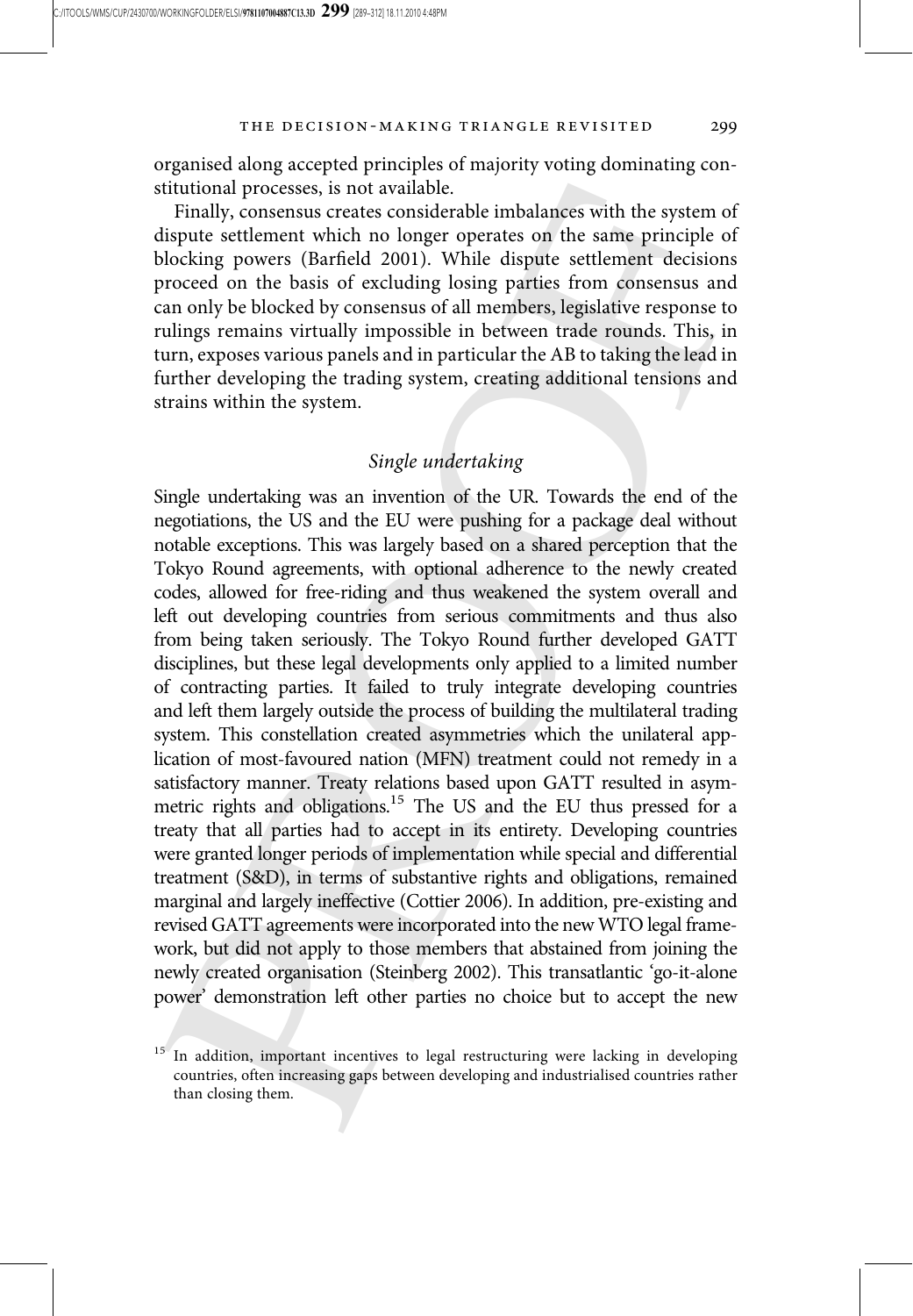treaties (Gruber 2000). It is only with respect to a few sectoral agreements that members retained the right to abstain, such as in government procurement.<sup>16</sup>

members retained the right to abstain, such as in government procurement.<br>The current trade round started with parties agreeing on a single under<br>laking approach. Parties strongly advocated the negotiation logic that<br>incr The current trade round started with parties agreeing on a single undertaking approach. Parties strongly advocated the negotiation logic that 'nothing is agreed until everything is agreed'. This was one of the lessons learned from the UR negotiations. While the single undertaking worked in the UR to produce a significant outcome, it seems that actors have now adjusted to the logics of a single undertaking project. Single undertaking is no longer a comparable driving factor providing negotiations with much needed linkages. VanGrasstek and Sauvé observe that 'paradoxically, instead of encouraging bold deals by causing each country to focus on those parts of the package that they most dearly desire, the single undertaking might promote timidity by causing each country to focus on those things that they most fear' (2006: 858).<sup>17</sup> The reason for this timidity is not only a question of fear, but a type of inherent negotiation logic among contracting parties that being a first-mover in terms of making a meaningful concession is seen as a disadvantage as subsequent pressures on the other parties to follow cannot be maintained (Elsig 2009b).

# Why it doesn't work

The difficulties in reaching agreement and in concluding a trade round are manifold. Partly, they relate to the substance and partly to the design and modes of decision-making. In this chapter, we argue that the current triangle of decision-making is unsustainable in the long run. While the triangle worked for the UR negotiations, it has already shown its limits in the current round. The system has led to a sort of decision trap from which it is hard to escape. An obvious symptom of structural failure is that contracting parties are not moving towards final negotiations and face each other with a set of minor concessions and major demands over the long negotiation cycle.<sup>18</sup> The problem has also been identified as an adjusted version of 'endless-cycling' (Elsig 2010a).

 $16$  However, it needs to be noted that the commitments in the second pillar of the WTO (General Agreement on Trade in Services – GATS) vary substantially.

An additional practical problem for negotiators relates to the assessment of benefits (and

thus reciprocity) for concessions negotiated across issue areas.<br><sup>18</sup> When negotiations are stuck in Geneva, negotiators turn to high-level political fora (e.g., G7/G8 or G20) to provide the necessary impetus to allow for finding a zone of agreement. Evidence from this round suggests, however, that little momentum is produced from these types of Ministerial gatherings.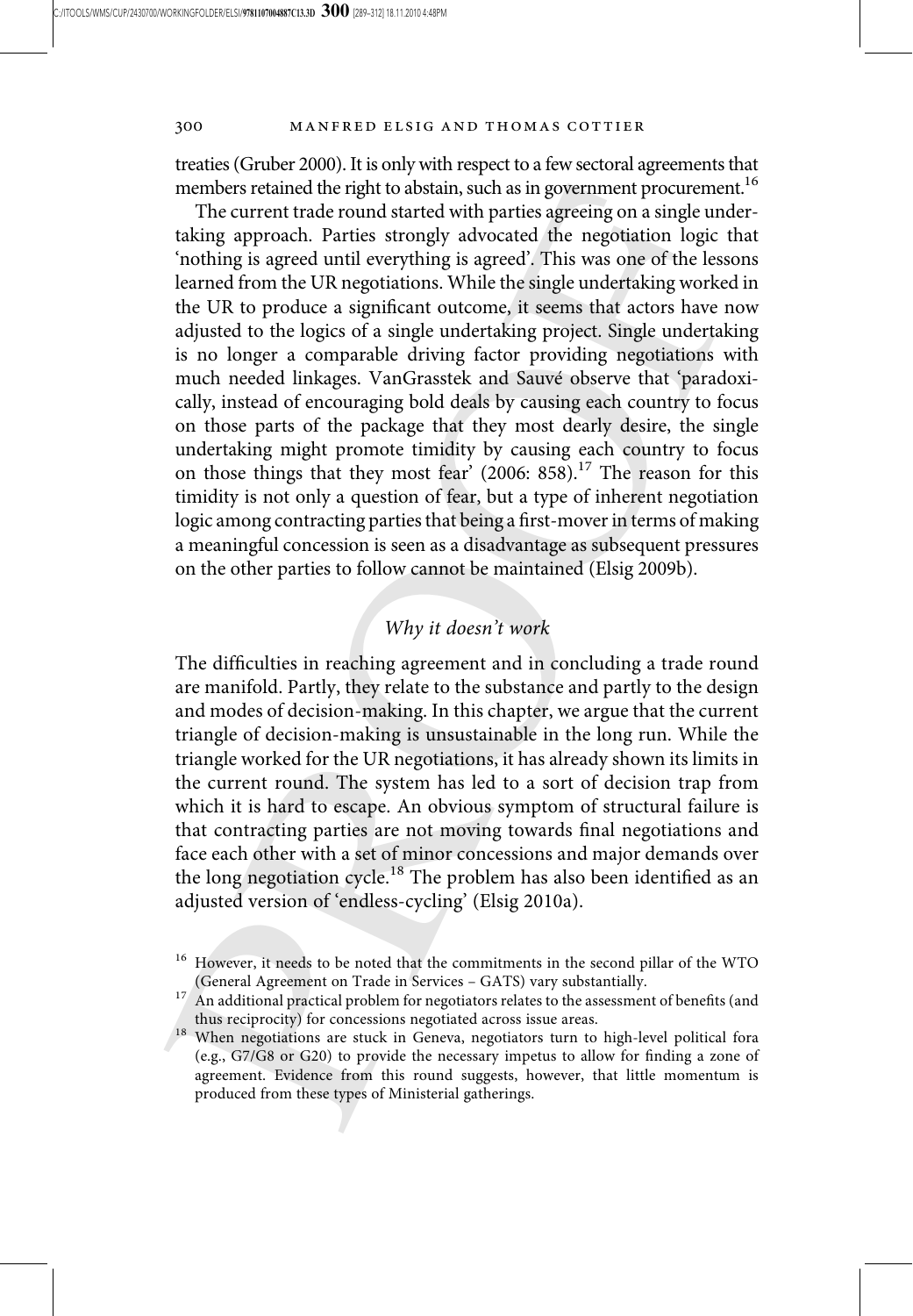urent system. First, the WTO has moved from a regime locusing reduction<br>redominantly on reciprocal lowering of tariffs to a regime addressing<br>hallenges beyond the classical border adjustment policies. The bulk of<br>VTO nego Two important transformations will further expose the limits of the current system. First, the WTO has moved from a regime focusing predominantly on reciprocal lowering of tariffs to a regime addressing challenges beyond the classical border adjustment policies. The bulk of WTO negotiations today deal with non-tariff barriers in different regulatory areas, ranging from technical barriers to trade to subsidies, services and intellectual property. This is likely to increase further in the future. The WTO will be confronted with an increasing complexity of trade regulation entailing complex issues of trade and environment (climate change), investment and competition issues, or human rights and social standards. While the UR agreements were essentially about creating and reforming the system, with the Doha negotiations the system moves further towards addressing commitments on internal support and disciplines on domestic regulation within the existing framework. Future negotiations will be structurally even more complex than current ones. They not only include more issues relating to domestic regulation as opposed to market access, but increasingly they entail more interfacing with issues dealt with in other IOs (Chapter 9). The second transformation relates to the waning dominance of the transatlantic partners. The world has moved into a multipolar system with a multitude of key players (Chapter 6). The process of multilateralising bilateral deals can no longer be expected to work. More players are in fact in a position to exercise veto powers than before. The process therefore needs to be inclusive from the very beginning. All of this requires rethinking of decision-making processes and modes.

#### Reforming the System

## Incremental change?

As to the question of whether modifying any of the three elements might suffice to break the decision-trap, we suggest some scepticism. Let us briefly look at the three potential combinations and engage in a type of contrafactual reasoning of expected results.<sup>19</sup>

Consensus and member-dominance (but issue-based). Scenario 1 relates to weakening the paradigm of the single undertaking, while leaving other elements of the triangle unchanged. A so-called issue-based approach

This exercise is inspired by the analogy to the 'inconsistency triangle' (or 'unholy trinity') widely discussed in relation to monetary policy choices.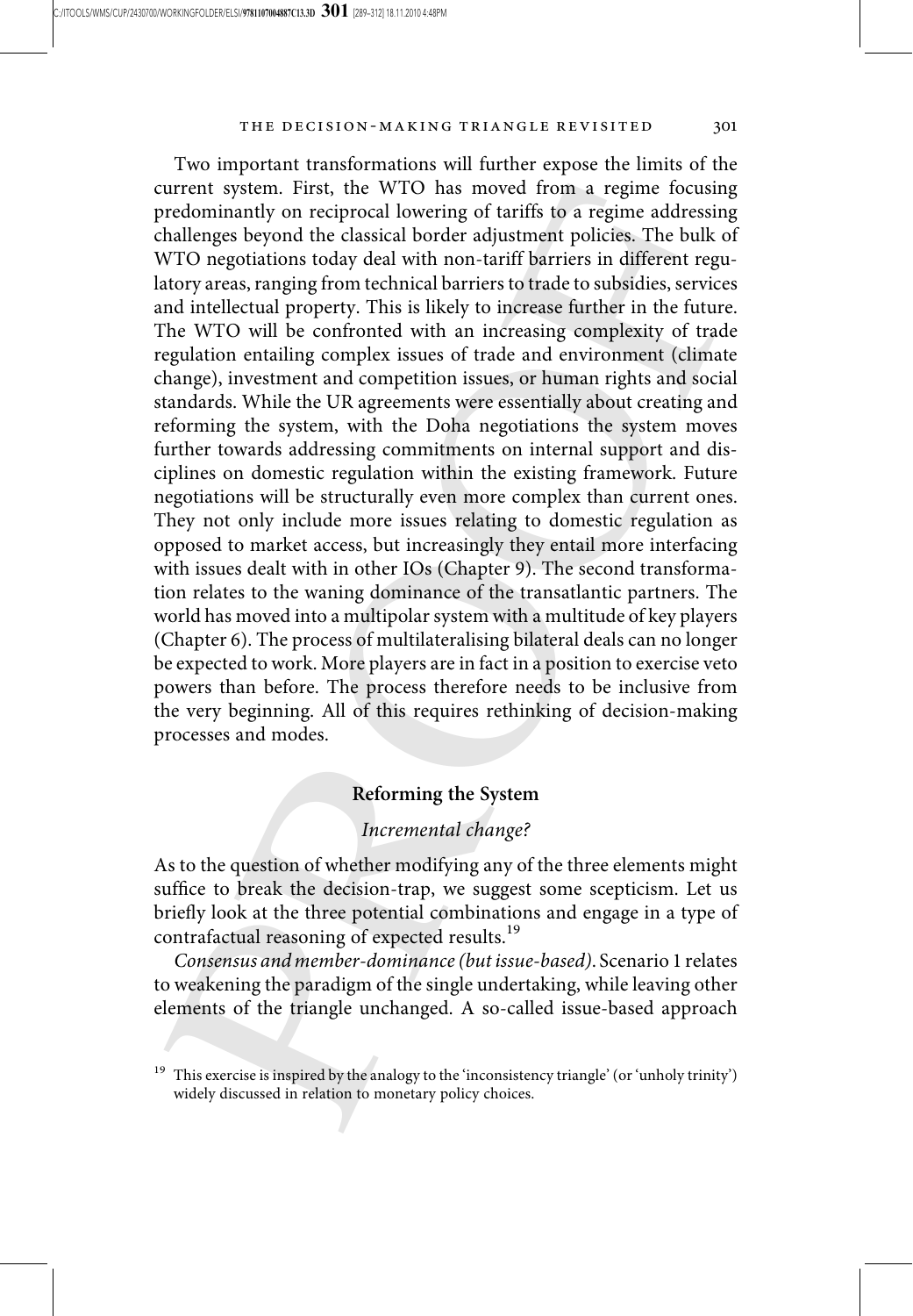#### 302 manfred els ig and thomas cott ier

(with continued application of the consensus principle and member dominance) would lead to a system where only minor issues are addressed successfully. While some scholars argue that the opt-out clause on TRIPS and Public Health illustrates that the existing system can find workable solutions to issue-based problems, the empirical evidence of this (rare) case seems far from conclusive (Drezner 2007). Another type of issue-based approach is experimenting with variable geometry, in particular the idea of a critical mass approach to decision-making as sketched by the Warwick Commission  $(2007)^{20}$  Yet, as long as consensus applies to these initiatives (in the sense that they shall not affect the rights and obligations of parties not participating), little is to be expected to come out of this process (Elsig 2010a). Veto powers are plentiful and freeriding possibilities will not create sufficient incentives to ambitiously take up new concerns through such differentiated cooperation.

dominance) would lead to a system where only minior issues and<br>enseas and essente where of the member of the protocol dates<br>seed successfully. While some scholars argue that the cpit-out claus<br>on TRIPS and Public Health i Consensus and single undertaking (but delegation). Scenario 2 foresees the strengthening of the supranational character of the organisation by allowing for additional delegation either to the D-G and the Secretariat; more powers to the chair; or the creation of a managing or executive board. Delegation would lead to a situation where much of the politics (informal negotiations) between contracting parties would be supplemented by the involvement of a supranational actor. This combination has the potential for speeding up the process as more delegation to a supranational actor assists in tackling agenda-setting problems and endless-cycling. However, as long as consensus and single undertaking prevail, the veto power of many contracting parties will make any conclusions difficult. Proposals by the Secretariat or the 'empowered' chair could be easily blocked and an executive board would have to settle for the lowest common denominator.<sup>21</sup> Credible signals from veto players early in the process of making new rules will have a negative impact on the prospects of this scenario.

Member-dominance and single undertaking (but recourse to weighted voting). Scenario 3 might represent the most promising partial reform. However, it signifies probably the most controversial change as it departs from the practice of a well-established internalised norm and has no significant precedent in the GATT/WTO regime. On the positive side, moving towards forms of weighted voting (in case consensus fails) would

<sup>&</sup>lt;sup>20</sup> See also Low (2009). <sup>20</sup> There might be a different dynamic when the Executive Board meets at the Ministerial level (see next section).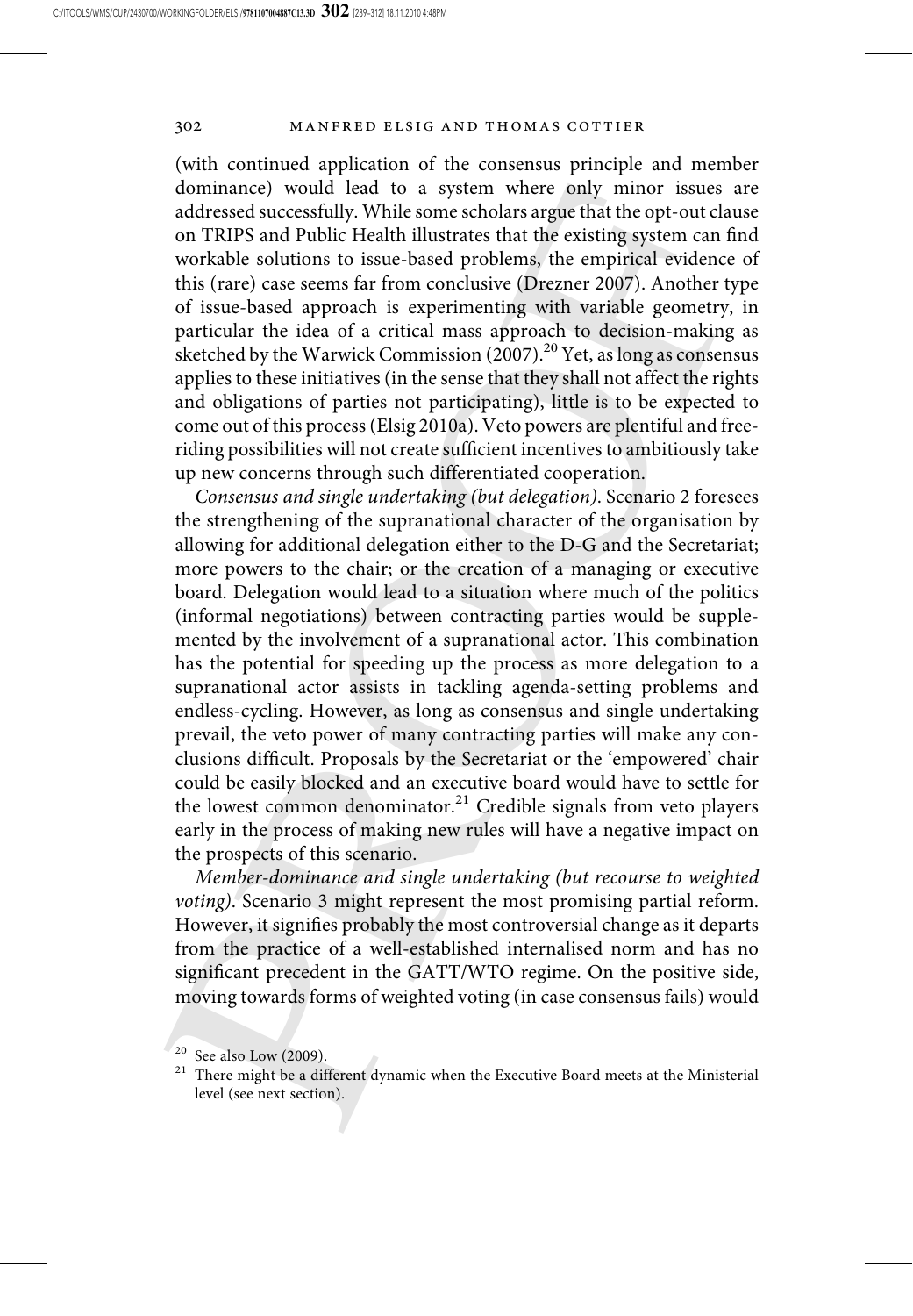not change members' active involvement in the negotiation process. On the contrary, it could even increase participation as actors cannot fully anticipate whether they will end up as part of the majority (the winning coalition) or the minority (the losing coalition). Moreover, the dictum of the single undertaking would allow for the creation of additional opportunities through cross-linkages compensating members for being in the minority group on some issues. The overall success clearly depends on the willingness of those in the minority to accept policy outcomes supported by a large percentage of members. The increased input legitimacy (through participation) could to some degree address concerns of exclusion and increase acceptance (Elsig 2007).

## The reshaping of decision-making: looking beyond Doha

The triangle has proved unsustainable in terms of producing tangible results. While adjustments to the existing system have been proposed (Warwick Commission 2007), incremental reform will not overcome the challenges illustrated by a brief counterfactual thought experiment. A more important far-reaching redesign is necessary. A reform of the system needs to address all three elements simultaneously, supported by a more streamlined decision-making system that allows the WTO to tackle the future problems related to global trade regulation.

ic contrary, it could even increase participation as a<br>close to the majority (the winning calition) or the minority (the winning<br>adition) or the minority (the losing coalition)). Moreover, the dictum of<br>essingle undertakin The biggest obstacles are linked to the reluctance of members to cede control and to move away from the consensus principle. Yet, an orthodox reading of the Westphalian system turns out to be more of a myth than reality (Krasner 1999).<sup>22</sup> Concerns over sovereignty in particular find manifestation in the positions of many emerging economies (in particular those that have recently gained international political and legal recognition). After years of playing second or third fiddle to the big trading powers, many developing countries have rediscovered the consensus-driven organisation and do not want to give up their newly acquired possibilities of using the veto power that consensus indirectly offers. However, it remains unclear whether veto power is equally distributed across the membership as argued above, and whether members dependent upon access to large markets can afford to use such powers. Final negotiations will most likely hamper efforts for the majority of

<sup>&</sup>lt;sup>22</sup> Moreover, it needs to be revisited under conditions of a multi-polar world where a transatlantic consensus is no longer in a position to carry the day (see Chapter 6 in this volume).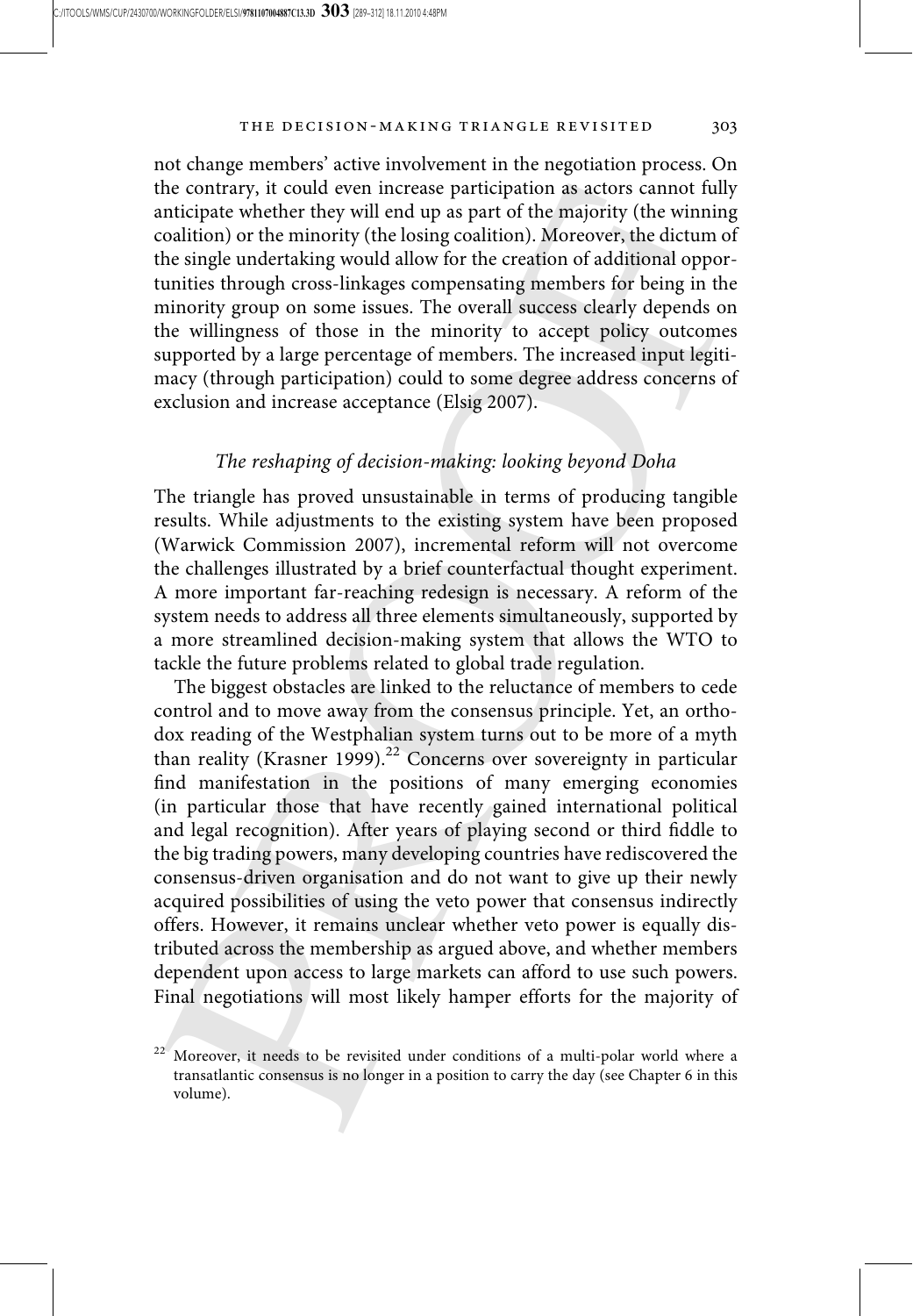contracting parties to effectively use veto power to advocate their vital interests.

interests.<br>
A look at the most advanced IO in world politics, the EU, allows for<br>
some optimism that states can overcome existing obstacles to increase<br>
delegation over time. The EU has not been built in one day, and cris A look at the most advanced IO in world politics, the EU, allows for some optimism that states can overcome existing obstacles to increased delegation over time. The EU has not been built in one day, and crises were used to further deepen integration. In the 1970s, the European Community suffered from integration fatigue and economic problems illustrated by the empty seat politics of French President De Gaulle and growing protectionism within the Community. Yet, the Community managed to overcome its stagnation. Over time the EU embarked on a set of constitutional reforms moving from consensus to qualified majority voting in many areas.<sup>23</sup> The recent Reform Treaty turns to a system of a double majority on the basis of one state, one vote (55 per cent of members) and, in addition, a quorum of 65 per cent of the overall EU population. European integration was also driven by the supranational impetus from the European Commission (largely backed by the European Court of Justice), which had been granted some autonomy through agenda-setting prerogatives in decision-making (Alter 1998). Finally, the EU has moved over time from big package deals in Ministerial settings towards a more advanced system of decision-making with the objective of taking up policy issues as they evolve and need to be dealt with.

Below, we sketch five elements that need to be addressed simultaneously in order to engage in efforts at the reform of WTO decision-making (see Figure 13.4).

Strengthening the supranational character. A comparison with IOs of similar importance suggests a variety of delegation options. Various models could be envisaged ranging from allocating more discretion to chairpersons, strengthening the role of the WTO Secretariat and staff to creating an executive body. As argued above, the WTO suffers from an endless-cycling problem. It needs to overcome obstacles to allow it to move from the process of tabling proposals towards the true bargaining stage. In this respect, a growing membership has naturally increased the transaction costs of finding agreement. In addition, zones of agreement diminish with size of participants. Therefore, delegation to a supranational actor can potentially unblock the situation. A supranational actor can work as broker by setting a type of focal point in the form of tabling new treaty texts for discussion. This marks the end of a period of

<sup>&</sup>lt;sup>23</sup> This applies in particular to the first pillar of the EU.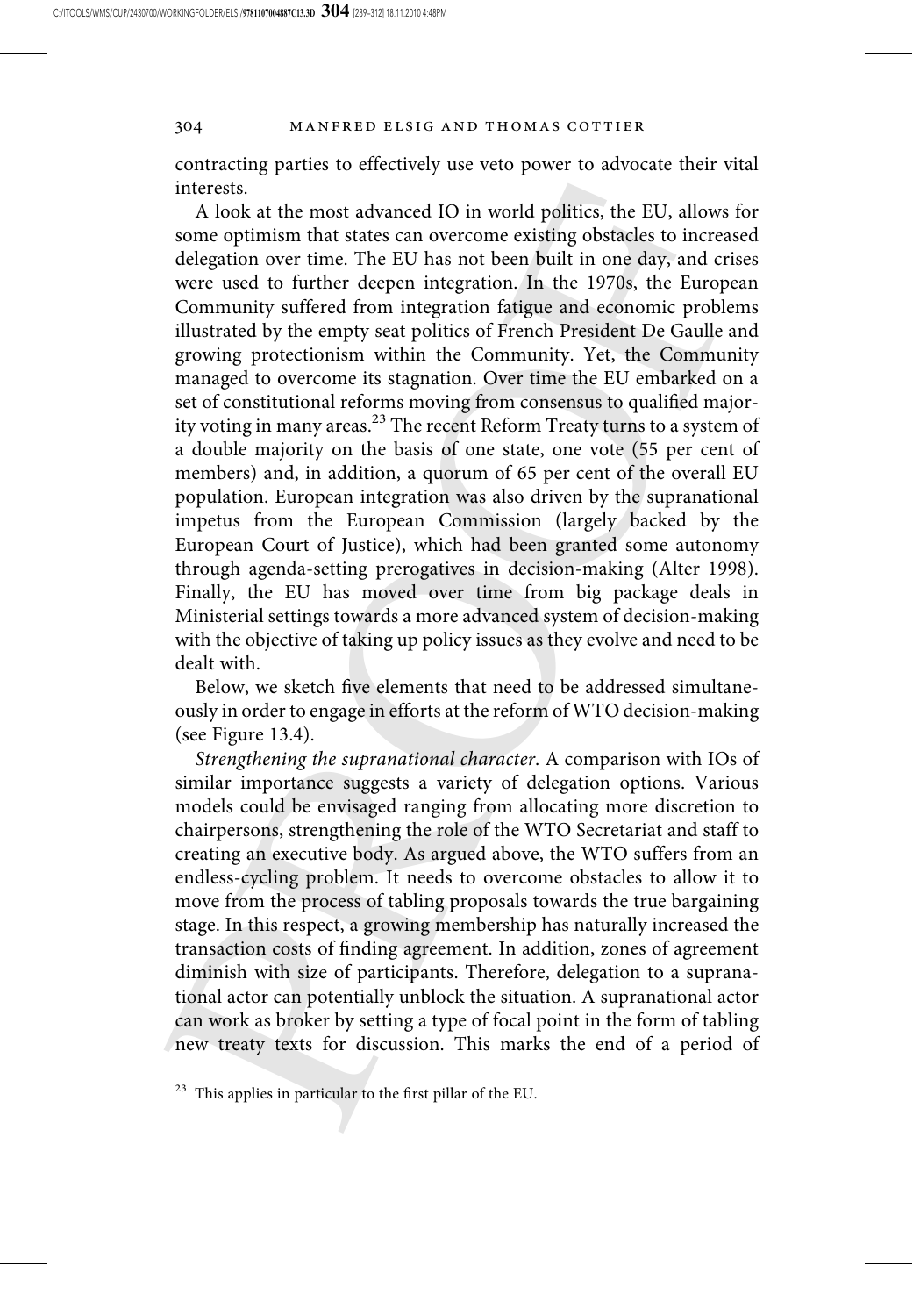

Figure 13.4 The new pentagon of decision-making

discussions and deliberations and leads actors towards the business of true negotiations.

More delegation<br>
More issue-based<br>
More issue-based<br>
Provides authorities and the summarized and the community of the community<br>
Successive and deliberations and leads actors towards the business of<br>
rue ragotiations.<br>
is Looking beyond negotiations, a way to strengthen the supranational character of the WTO is to give more powers to the D-G and to consider creating at least one of two types of executive boards. The first executive board could institutionalise the informal and ad hoc processes of green room negotiations. A new Consultative Body (CB) of Ambassadors under the chair of the Director-General would assume various functions in managing the organisation, namely appointing key personnel of the Secretariat, chairs of committees, and adopting budgetary allocations. It would also assume negotiating functions currently practised in the green room process, interfacing different negotiating agendas. Negotiating committees could call upon the CB to settle unresolved issues. The CB would report to the General Council and the Ministerial Meeting. The CB would attempt to reach consensus (in the shadow of voting), yet actual voting would only take place at a later stage (General Council or the Ministerial Meeting).

In addition to (or instead of) the CB, one could consider the option of creating a Ministerial Board (MB) comprising ministers who would give overall guidance and could be called upon to move dossiers forward. The MB would meet regularly and take stock of the negotiation processes and the operation of the WTO. The lack of ministerial involvement in trade policy beyond Ministerial Meetings, thus merely in the concluding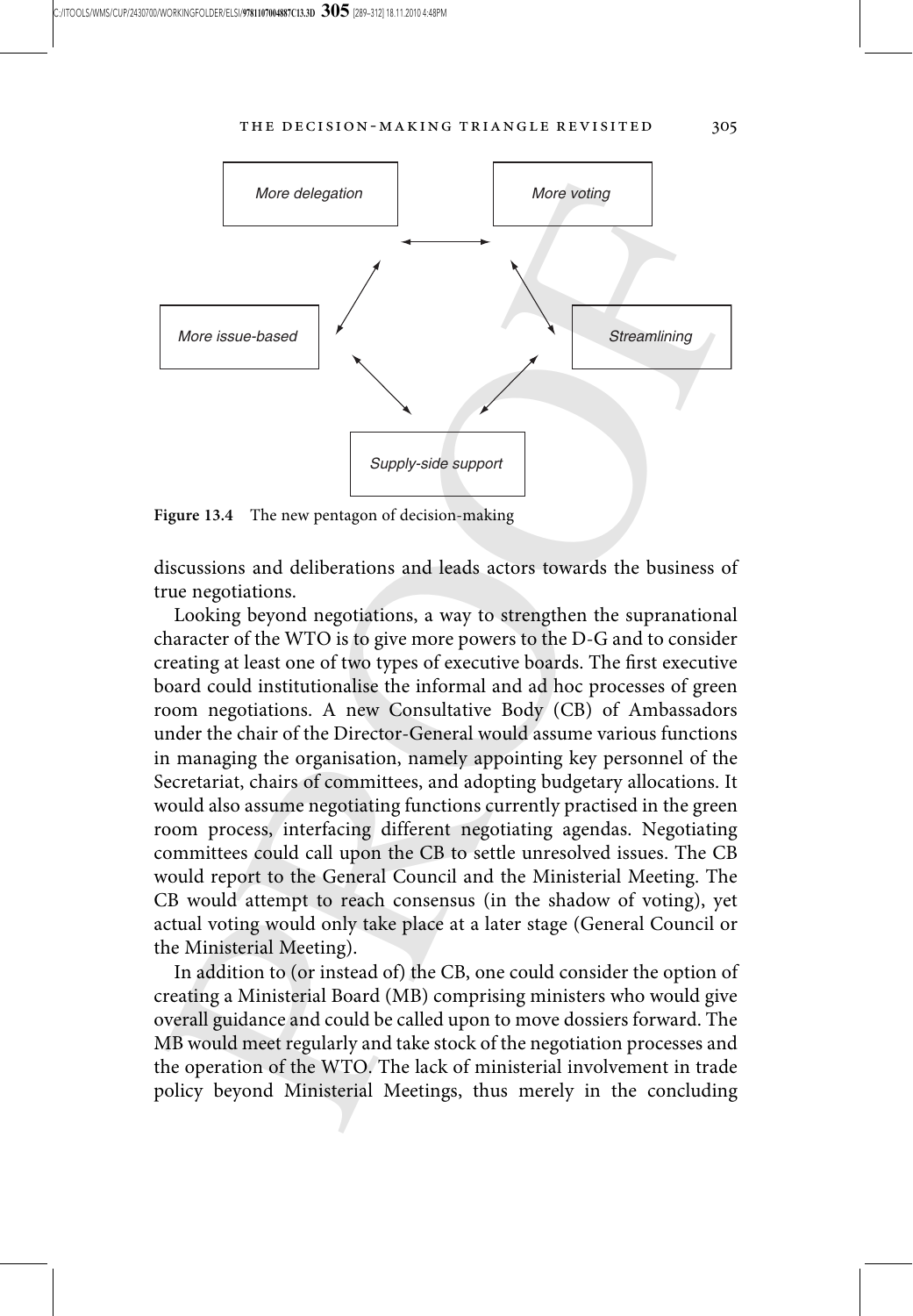phases, may be an important factor in declining multilateralism. It is no surprise that ministers pay more attention to bilateral agreements where results can be directly influenced and achieved. Ministers have not developed ownership and stewardship of the organisation. They are not critically involved in shaping the agenda of the organisation, nor in the appointment of key personnel including the D-G and the Appellate Body. They do not feel responsible, and the task of moving the WTO forward falls heavily upon the shoulders of Geneva-based ambassadors and officials in national capitals. They are involved in defining the financial envelope of the organisation and its role and tasks in defining aid for trade and trade facilitation. Ministers are not involved in shaping relations with other IOs. The emergence of the G-20, largely dominated by finance ministers, calls for a definition of the proper body and role for trade ministers to meet securing appropriate representation of the membership.

Executive boards would be composed of key trading nations with permanent seats. In addition, other states would be part of the board subject to a formula of participation on the basis of rotation, securing adequate geographical representation and representation of industrial, emerging, developing and least developing countries and existing coalitions.<sup>24</sup>

stryriske that ministers pay more attention to bilateral agreements when<br>results can be directly influenced and achieved. Ministers have not<br>eveloped overeship and stewardship of the organisation. They a not critically in From consensus towards qualified majorities. If IOs are not to become obsolete in the long run, they need to accommodate some form of qualified majority voting that goes beyond the one state, one vote formula. If the WTO system is not able to offer timely solutions to the existing challenges in the trading system, uncoordinated efforts to engage in forum-shopping will continue whereby states attempt to compensate for lack of outcomes. We observe in the context of the GATT/WTO regime that alternative regimes are again replacing the WTO in its liberalisation agenda, be it unilaterally, bilaterally or in the regional context. Yet, the lack of change is strongly related to existing mindsets of the trade diplomacy community. There is still a dominance of actors arguing for an international–national dichotomy, attributing to international politics a sui generis character rooted in realist thinking. Yet there is an argument to be made that governance layers are becoming increasingly blurred (Cottier 2009).

<sup>&</sup>lt;sup>24</sup> It could be envisaged that allowance would be made for different representations to the boards so that the composition of the CB and MB would not fully overlap.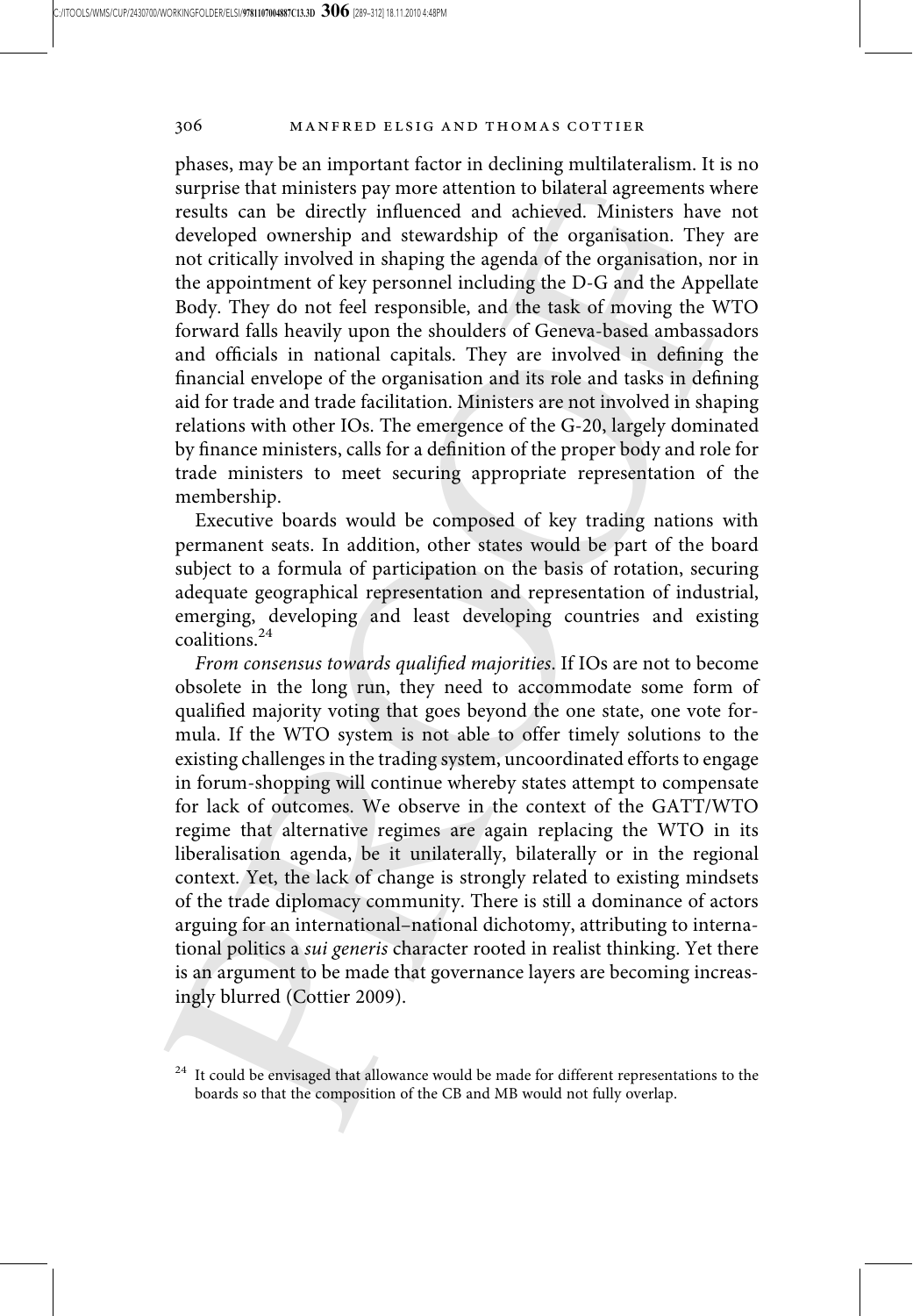There are various forms and ways of taking recourse to voting. Different models could guide the development of a new design which offers an overall fair balance of rights and voting powers (Cottier and Takenoshita 2003, 2008). A norm that seems most likely to receive support in the long run and finds legitimisation in various philosophical conceptions of governance is a type of double majority.<sup>25</sup> A simple model, as adopted in the EU Reform Treaty, would define the majority as being based on a qualified majority of states and a qualified majority of people who are affected by international trade rules, leaving other factors aside.

Different models could gluide the development of a new design which<br>methom overall fair balance of rights and voting powers (Cottier and<br>akenoshita 2003, 2008). A norm that seems most likely to receive<br>upport in the long Yet the nature of the decisions may also affect the form of qualified majority to be applied. Not all decisions at an international level have similar repercussions in the domestic context, whether the WTO elects a new D-G, deliberates on the research agenda of the institution, manages the organisation's budget or agrees on stringent rules of intellectual property rights in new areas. There should be another effort to reflect on the potentials created by voting majorities that are defined by policy issues and their degree of societal intrusiveness. A new system should strive to find a more suitable match of substance and decision-making structure. Developing a doctrine of primary and secondary sources of WTO law would allow the definition of different avenues of decisionmaking, ranging from consensus on a few fundamentals of the system to qualified majorities for adopting and implementing rules. It would allow a distinction to be made between work within and outside trade rounds (Cottier 2010).

Streamlining decision-making processes. Alongside the strengthening of supranational elements and the selected application and use of majority voting systems, overall processes need to be more clearly defined and decision-making processes streamlined. Various existing committees continue to serve as platforms for agenda-setting, information exchange, deliberation and negotiations. Broad participation would allow for various ideas and positions to be advocated reflecting variance of interests among the existing membership. Timelines are needed for the elaboration of new rules and regulations. In particular, when issues get blocked there should be a quasi-automatic mechanism to refer the issue to the executive boards, first the CB and then the MB, if no agreement is possible. Over time, the committees would have two functions. In the early stage of

<sup>&</sup>lt;sup>25</sup> Other models can be developed, taking into account factors such as shares in international trade, openness to trade and population size (Cottier and Takenoshita 2003).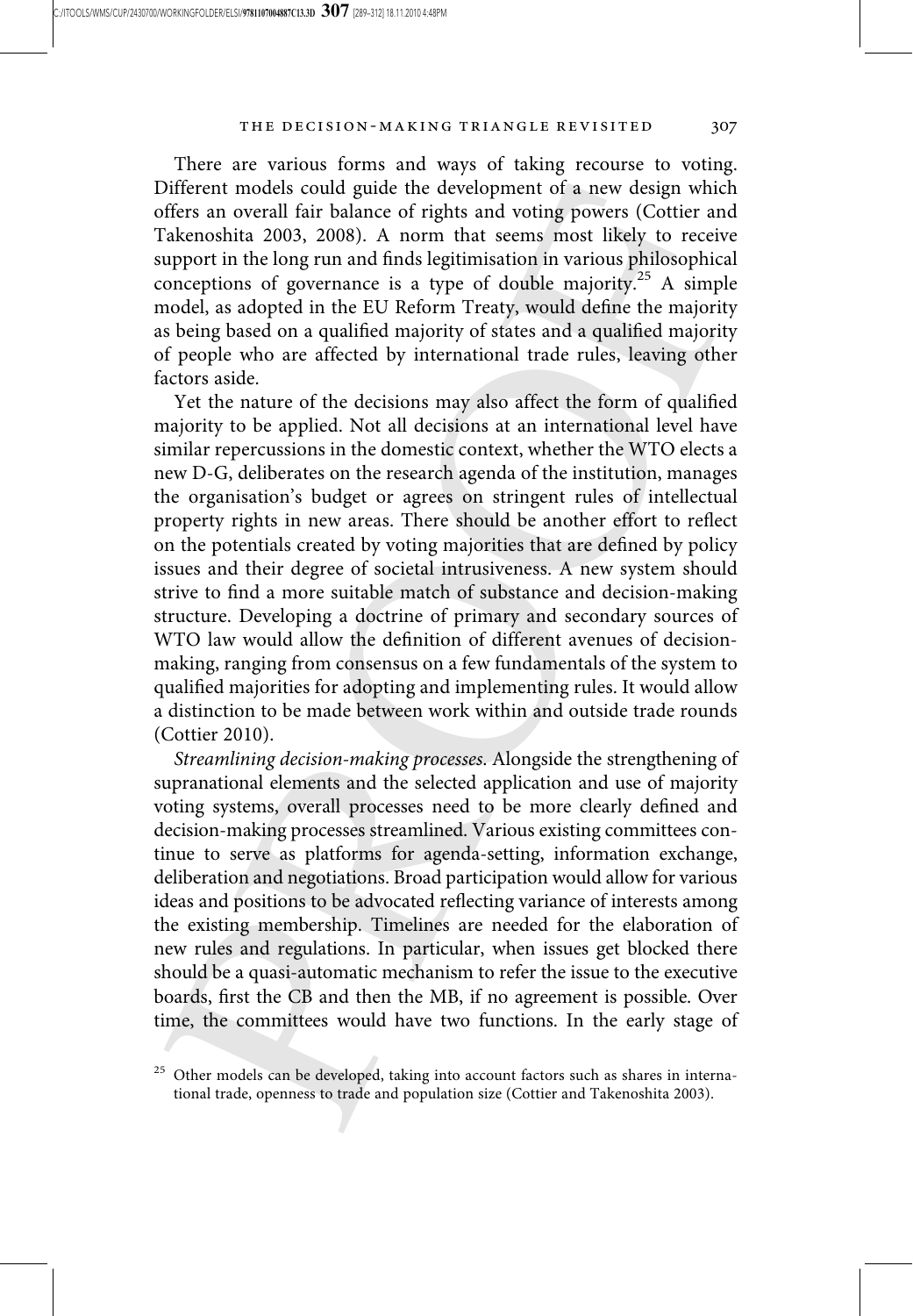#### 308 manfred els ig and thomas cott ier

regulation, they would develop and narrow the scope and content of future regulation and later they would transform into decision bodies where they would deliberate suggest treaty texts and, at a defined stage, accept or reject proposals. This will allow the definition of a regulatory time frame within which new issues are to be addressed (with some flexibility to allow for rejections and revisions of proposed treaty texts). The General Council (composed of ambassadors or ministers) would meet periodically to assess progress, exchange views and adopt or reject proposals that are produced by different negotiating bodies.

regulation and later they would transform into decision books when<br>requlation and deliberate suggest treaty texts and, at a defined stage, accept<br>or reject proposals. This will allow the definition of a regulatory tin<br>fra Moving beyond the single undertaking. The idea behind the move towards more issue-specific rule-making is nurtured by the demand for issues to be addressed more quickly. Trade governance in the twenty-first century cannot wait for a round to be concluded before a pressing issue can be tackled that was not already on the agenda at the onset of that round. In order to address the danger that lack of linkages will block progress, the system should still rely on types of horse-trading at the level of the Board, or subsequently at the Ministerial level. It could also be worth considering the idea of mini rounds. More frequent Ministerial meetings at shorter intervals should help create a more common understanding of the challenges awaiting the trading system and the creation of a managing or executive board (see Scenario 2 above) under the chairmanship of the D-G should assist in elaborating timely answers. In addition, if issue-specific rule-making based on a new design of decisionmaking should prove difficult, the option of variable geometry (or what has been called more recently 'critical mass') should be available for actors without too onerous conditions attached (Low 2009; Elsig 2010a).

In addition, the idea of graduation should be further explored (Cottier 2006). Differential rights and obligations essentially emanate from the philosophy of progressive liberalisation in GATT and GATS, but new Agreements, such as the TRIPS Agreement, have adopted essentially uniform standards of protection for all members alike. Ways and means to transform the idea of progressive and individualised liberalisation into the realm of uniform regulation of non-tariff barriers should be sought. Instead of particular provisions and exemptions for developing and least developed countries, the suggestion is to combine single standard rules with economic factors and indicators reflecting the competitiveness of a sector or economy. These factors and indicators will determine whether to trigger the application of the rule and discipline at hand. Prior to this, members would not be subject to it. This approach brings about graduation in terms of legal obligations, commensurate with the level of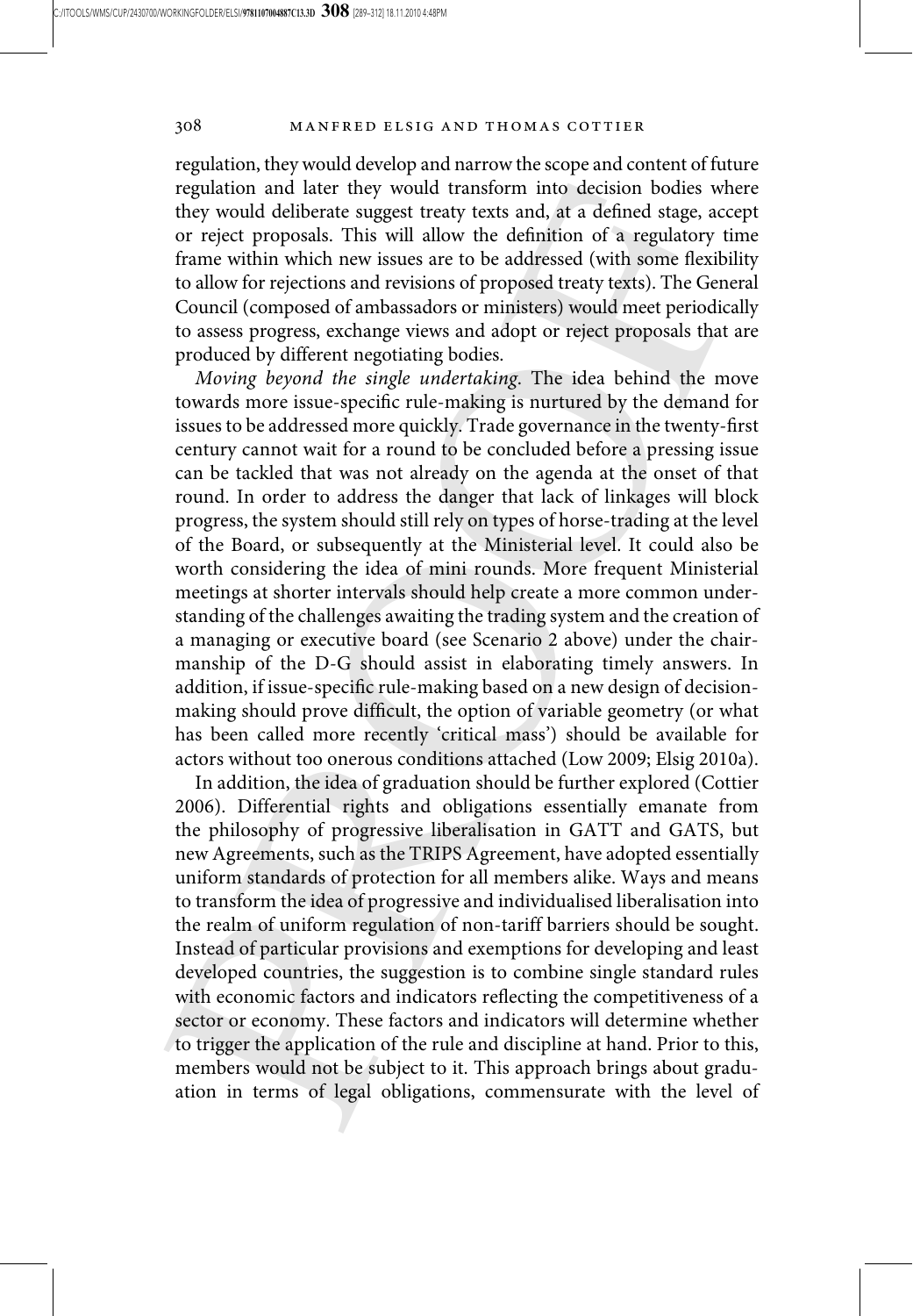/ITOOLS/WMS/CUP/2430700/WORKINGFOLDER/ELSI/**9781107004887C13.3D**  $\,309\,$  [289–312] 18.11.2010 4:48PM

competitiveness.<sup>26</sup> The difficulty and challenge will be to find and agree upon appropriate indicators. Economists are called upon to develop them in coming years.

pon appropriate indicators. Economists are called upon to develop<br>pon ampropriate indicators. Economists are called upon to develop<br>Supply side support. Finally, what we have learned from EU integration<br>that the creation o Supply side support. Finally, what we have learned from EU integration is that the creation of more integrated markets also calls for additional auxiliary instruments to support weaker states. Given unequal national and regional starting points, efforts have been made through infrastructure projects and other types of welfare transfer to allow weaker actors to benefit from the single market. In the context of the WTO, general welfare transfer seems too ambitious, yet initiatives that address supplyside constraints to the successful use of the existing system need to be strengthened and cooperation with other IOs intensified (see Chapter 9). The current discussions on mainstreaming trade facilitation into the WTO system and the aid for trade agenda both link the trade and development communities in novel ways. The outcomes of this newly found interest in the trade–development link will provide us with important information as to the potentials for designing new support schemes.

## Conclusion

Today's international politics (in particular outside the realm of old security issues) bears less and less resemblance to the classical billiard ball model of nation states as advocated by realist scholars in the past (mostly on a false presumption in Westphalian terms) (Waltz 1979). The system today more closely resembles a spider's web model of interdependence (Nye and Keohane 1977) directing global governance towards new prerogatives of an emerging Weltinnenpolitik. This calls for more than a system of governance without government as some of the early global governance literature suggests, but puts IOs right back into the spotlight of governance.

In terms of reform, how realistic are the above suggestions in light of the 'stickiness of institutions' and the inherent interests of decisionmakers in locking-in existing rules? Is anything other than incremental change possible? It is clear that delegation of powers within the WTO requires a firmer constitutional framework. The scenario outlined above is meant to provide impetus to ongoing debates on the redesign of WTO

<sup>&</sup>lt;sup>26</sup> Importantly, it would allow the existing advantages of single undertaking (as all legal instruments are binding for all members) to be combined with the flexibility of variable geometry (within agreements, thresholds bring about differential obligations).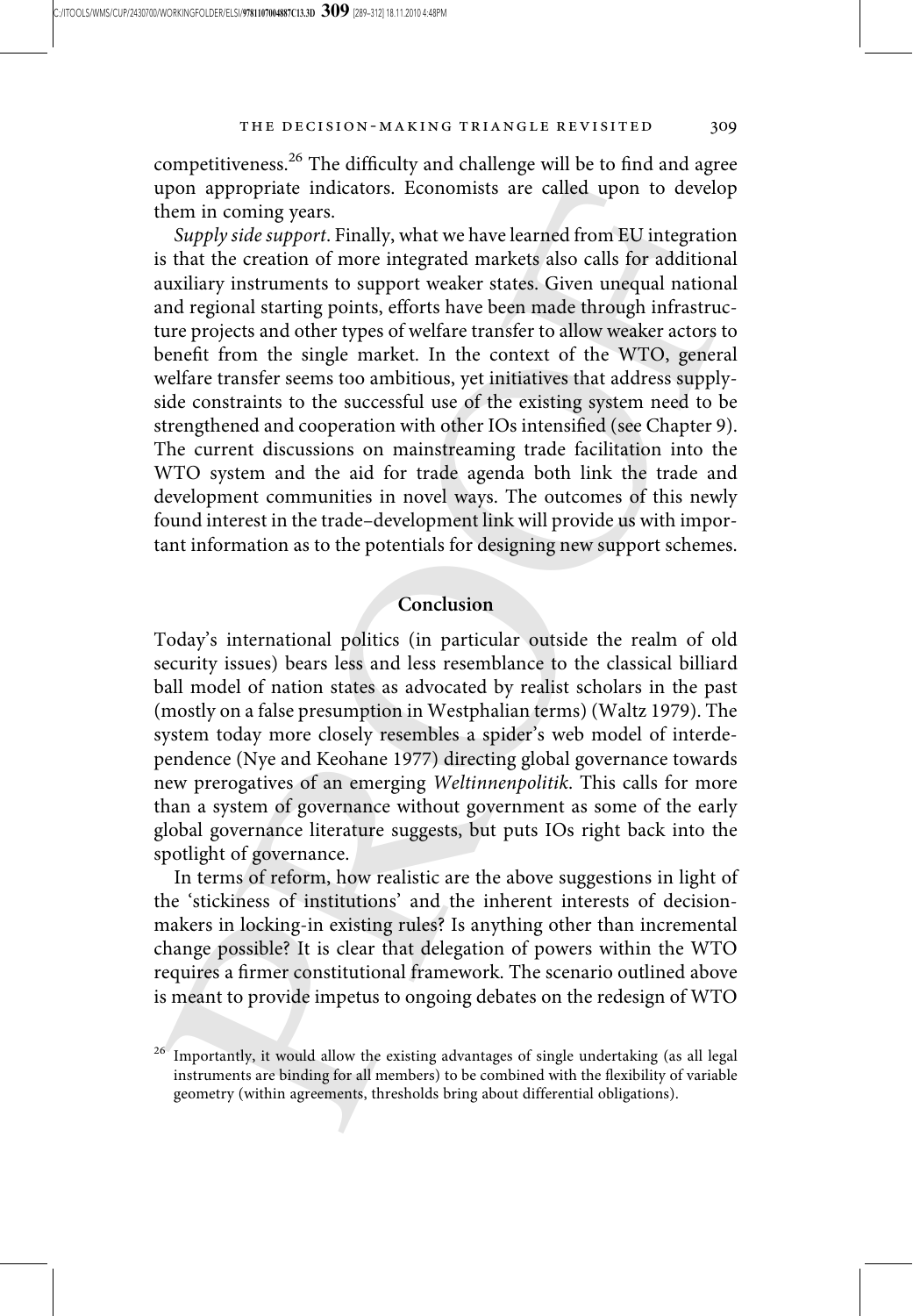labelled realistic and necessary in the years to come. Who would have<br>thought that states would give up their veto powers in relation to accept<br>ing the creation of panels and the adoption of panel reports at the onset<br>of decision-making. What might seem far-fetched and naïve today could be labelled realistic and necessary in the years to come. Who would have thought that states would give up their veto powers in relation to accepting the creation of panels and the adoption of panel reports at the onset of the UR negotiations? One necessary condition of a successful redesign of the DSU was the existence of a majority view among members that the panel system was dysfunctional and that something had to be done. The current experience with the negotiation machinery has left many members dissatisfied, opening up the opportunity to discuss additional steps of delegation and new decision rules that have the potential to address the incompatibility of the existing triangle of decision-making.

## References

- Alter, Karen 1998. 'Who are the "masters of the treaty"?: European governments and the European Court of Justice', International Organization 52(1): 121–47.
- Barfield, Claude 2001. Free Trade, Sovereignty, Democracy: the Future of the World Trade Organization. Washington, DC: AEI Press.
- Blackhurst, Richard 1998. 'The capacity of the WTO to fulfill its mandate', in Anne Krueger (ed.), The WTO as an International Organization. University of Chicago Press, pp. 31–58.
- Cottier, Thomas 2006. 'From progressive liberalization to progressive regulation in WTO law', Journal of International Economic Law 9(9): 779–821.
- Cottier, Thomas 2007. 'Preparing for structural reform in the WTO', Journal of International Economic Law 10(3): 497–508.
- Cottier, Thomas 2009. 'The legitimacy of WTO law', in Linda Yueh (ed.), The Law and Economics of Globalization. Cheltenham: Edward Elgar, pp. 11–48.
- Cottier, Thomas 2010. 'A two-tier approach to WTO decision-making', in Debra Steger (ed.), Redesigning the World Trade Organization for the Twenty-First Century. Waterloo: Wilfrid Laurier University Press, CIGI and IDRC, pp. 43–66.
- Cottier, Thomas and Takenoshita, Satoko 2003. 'The balance of power in WTO decision-making: towards weighted voting in legislative response', Aussenwirtschaft 58(2): 171–214.
- Cottier, Thomas and Takenoshita, Satoko 2008. 'Decision-making and the balance of power in WTO negotiations: towards supplementary weighted voting', in Stefan Griller (ed.), At the Crossroads: the World Trading System and the Doha Round. New York: Springer, pp. 181–230.

Croome, John 1995. Reshaping the World Trading System. Geneva: WTO.

Dahl, Robert 1999. 'Can international organizations be democratic? A skeptic's view', in Ian Shapiro and Casiano Hacker-Cordón (eds.), Democracy's Edges. New York: Cambridge University Press, pp. 19–36.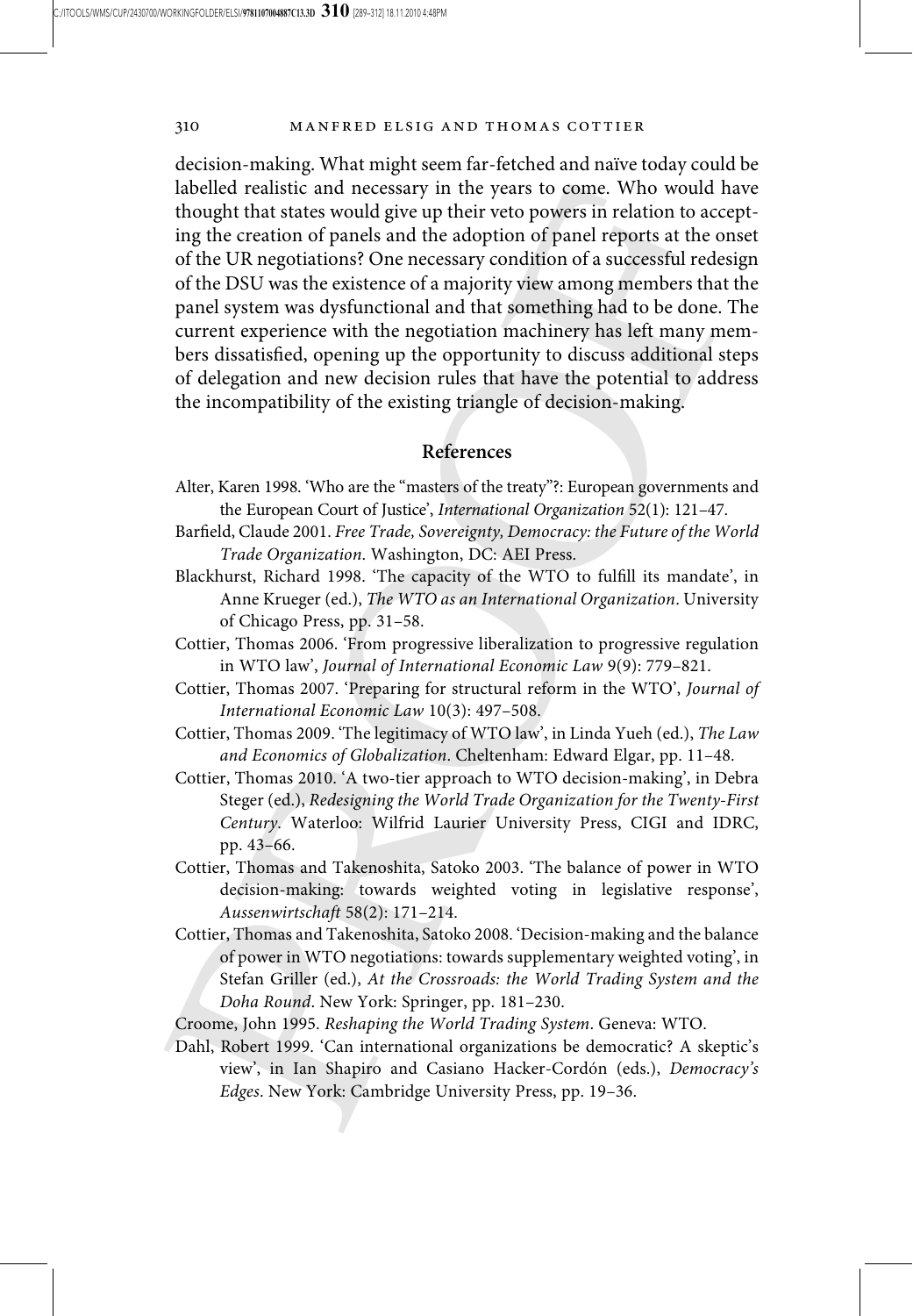Drezner, Daniel 2007. All Politics is Global. Princeton University Press.

- Ehlermann, Claus-Dieter and Ehring, Lothar 2004. 'Decision-making in the World Trade Organization', Journal of International Economic Law 8(1): 51–75.
- Elsig, Manfred 2007. 'The World Trade Organization's legitimacy crisis: what does the beast look like?', Journal of World Trade 41(1): 75–98.
- Elsig, Manfred 2009a. 'The World Trade Organization at work: performance in a member-driven milieu', Paper presented at the ISA, New York, 15–18 February.
- Elsig, Manfred 2009b. 'The EU in the Doha negotiations: a conflicted sponsor?', in Amrita Narlikar and Brendan Vickers (eds.), Leadership and Change in the Doha Negotiations. Leiden: Brill/Martinus Nijhoff, pp. 23–43.
- Internant, Clausi-Diret and Enting. Lottar 2004. Decision makes the state of the magnitude of the state of the magnitude of the state of the state of the state of the state of the state of the state of the state of the st Elsig, Manfred 2010a. 'WTO decision-making: can we get a little help from the secretariat and the critical mass?', in Debra Steger (ed.), Redesigning the World Trade Organization for the Twenty-First Century. Waterloo: Wilfrid Laurier University Press, CIGI and IDRC, pp. 67–90.
- Elsig, Manfred 2010b. 'Principal–agent theory and the WTO: complex agency and "missing delegation"', European Journal of International Relations in press.
- Fearon, James 1998. 'Bargaining, enforcement and international cooperation', International Organization 52(2): 269–305.
- Finnemore, Martha and Sikkink, Kathryn 1998. 'International norms and political change', International Organization 52(4): 887–917.
- Footer, Mary 2006. An Institutional and Normative Analysis of the World Trade Organization. Leiden: Martinus Nijhoff.
- Goldstein, Judith and Martin, Lisa 2000. 'Legalization, trade liberalization and domestic politics: a cautionary note', International Organization 54(3): 603–32.
- Grant, Ruth and Keohane, Robert 2005. 'Accountability and abuses of power in world politics', American Political Science Review 99(1): 29–43.
- Gruber, Lloyd 2000. Ruling the World: Power Politics and the Rise of Supranational Institutions. Princeton University Press.
- Gutner, Tamar and Thompson, Alexander 2008. 'Explaining IO performance: an initial framework', Paper presented at the ISA Venture Research Workshop, San Francisco, 25 March.
- Jackson, John 2001. 'The WTO "Constitution" and proposed reforms: seven mantras revisited', Journal of International Economic Law 4(1): 67–78.
- Krasner, Stephen 1999. Sovereignty: Organized Hypocrisy. Princeton University Press.
- Low, Patrick 2009. 'WTO decision-making for the future', Paper presented at the inaugural conference of TAIT (Thinking Ahead on International Trade): Challenges Facing the World Trade System, World Trade Organization, Geneva, 17–18 September.